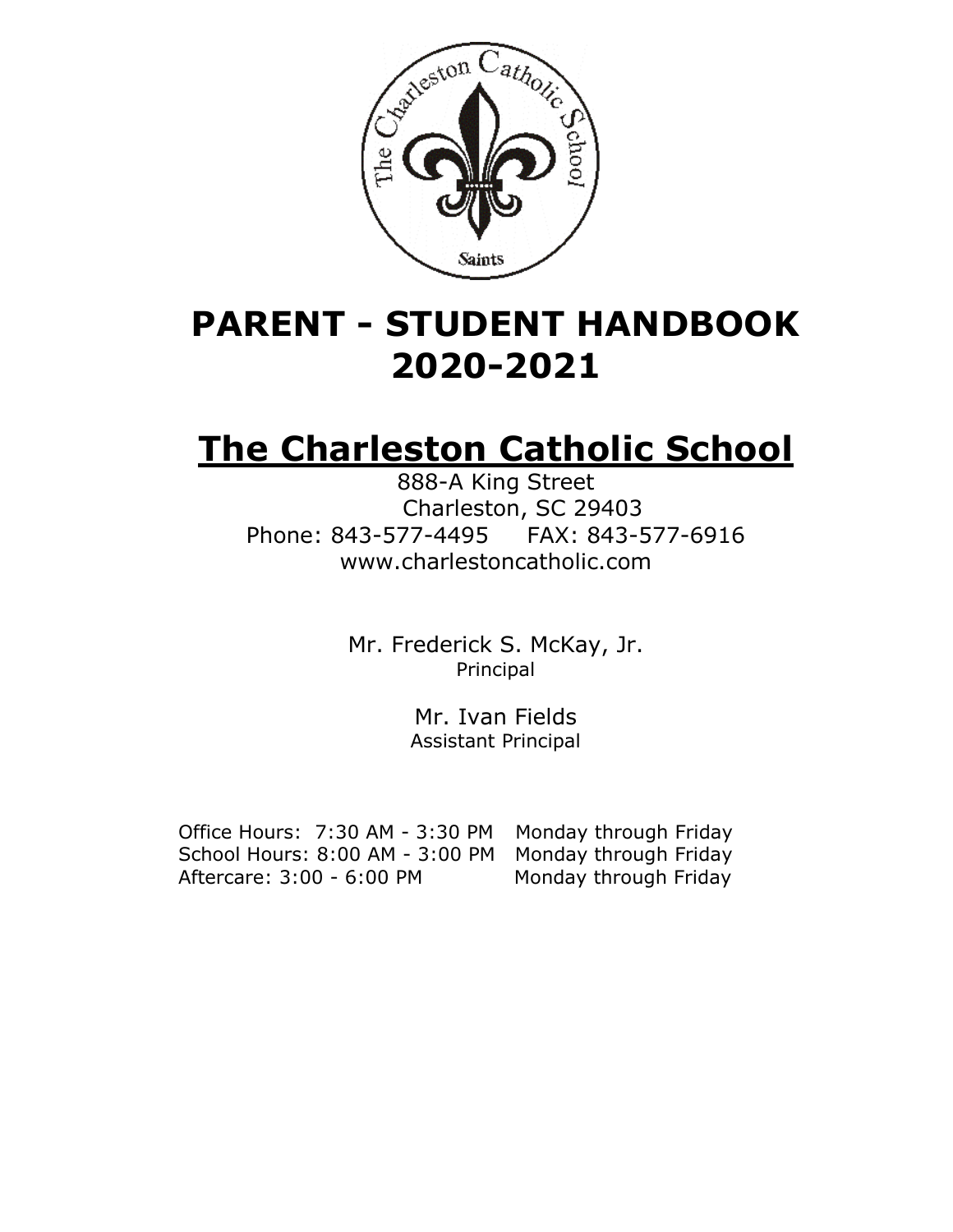Dear Parents and Students,

The essence of The Charleston Catholic School is reflected in five core values: sharing faith, loving family, celebrating diversity, experiencing art, and achieving academic excellence. Our school's mascot is the Saints, and these core values shape the educational experience for our "Saints".

Sharing faith is central to our students' faith formation. Students and faculty pray together daily, attend Mass weekly, serve the community monthly, and celebrate the sacraments of First Penance, First Holy Communion and Confirmation annually. Living the Gospel message is a challenge embraced by CCS faculty, students and families.

Loving family is exemplified by our close-knit community of one class per grade level, "buddy student program" with upper & lower grades, active PTO participation in the life of the school, and volunteer service of parents and parishioners on school advisory council, finance committee, building committee, PTO board, and athletic team coaches. Charleston Catholic is truly an extension of the family in a partnership between home and school.

Celebrating diversity is evident by the composition of our student body that represents many races, ethnic origins, cultures, and socio-economic levels. Students come to our school from all over the Greater Charleston Area, from urban, suburban and rural residential areas, to experience Catholic education on the Peninsula. Our school primarily serves Catholic parishioners but also welcomes students of other faiths, and every student is expected to grow spiritually in his or her own unique way as a child of God.

Experiencing art is a daily learning activity as students discover and develop a variety of artistic expressions. Classes in art, band, chorus, creative writing, drama, movement and music stimulate "right brain" thinking that enhances the "left brain" thinking of math and science. Our students participate in numerous artistic competitions and exhibitions to foster their talents.

Achieving academic excellence is evidenced in the classroom teaching and learning experiences every day and through "well above average" results on annual nationally standardized achievement tests. Talented and dedicated teachers challenge students to excel in their academic classes as well as in local, regional and national competitions in geography, math, science, spelling and writing. Our eighth grade graduates are well prepared for successful experiences in the area's top rated high schools, especially at Bishop England, one of the finest Catholic high schools in the Southeast.

The Parent-Student Handbook reflects the policies of Charleston Catholic School for the 2020- 21 school year. Please read this document carefully and sign the attached agreement, stating that your family intends to abide by these policies.

God bless you,

Frederick S. McKay, Jr. Principal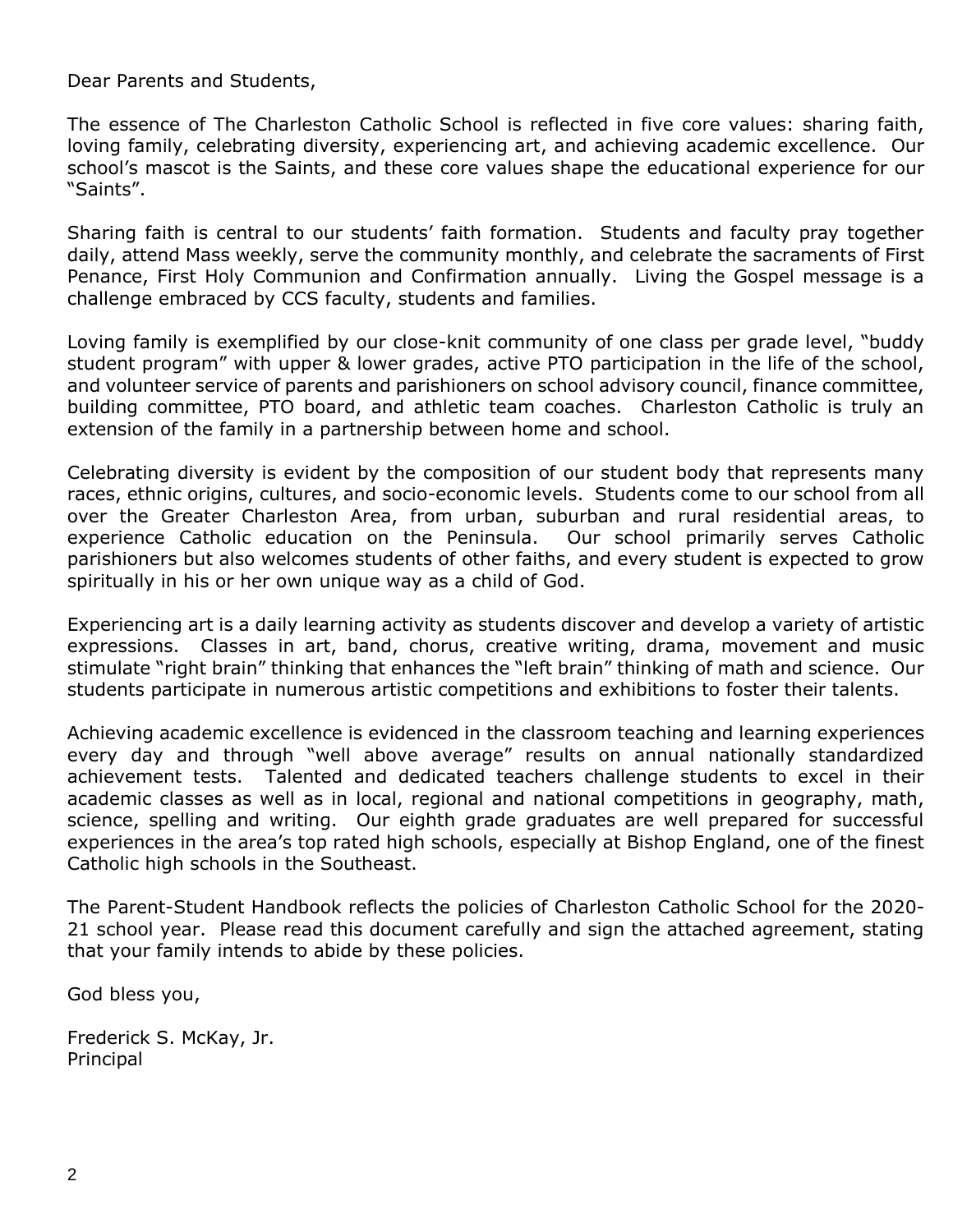# **The Charleston Catholic School 2020 – 2021 Academic Calendar**

**August** 17-21 Teacher Workdays 24-28 Orientation & First day of school **September** 7 No school, Labor Day **October** 23 End of First Quarter 30 Parent Teacher Conferences **November** 3 Remote Learning Day, Election Day 23-24 Remote Learning Days 25-27 No school, Thanksgiving Holidays **December** 18 Noon Dismissal for Christmas Break Christmas Holidays – December 21 to January 3 **January 2021** 4 Classes Resume 15 End of Second Quarter 18 No school, Martin Luther King, Jr. Day 19 Third Quarter Begins 1/31-2/7 Catholic Schools Week **February** 12 Remote Learning Day 15 No school, President's Day **March** 5 Diocese of Charleston Teacher Conference – No school 26 End of Third Quarter 29 Fourth Quarter Begins **April** 1 Remote Learning Day 2 No school, Good Friday 5-9 No school, Easter Break **May** 31 No school, Memorial Day **June** 4 Last Day of School, End of Fourth Quarter

7-8 Teacher Workdays

# *All Dates Subject To Change*

*Please check the school website for up to date information: www.charlestoncatholic.com*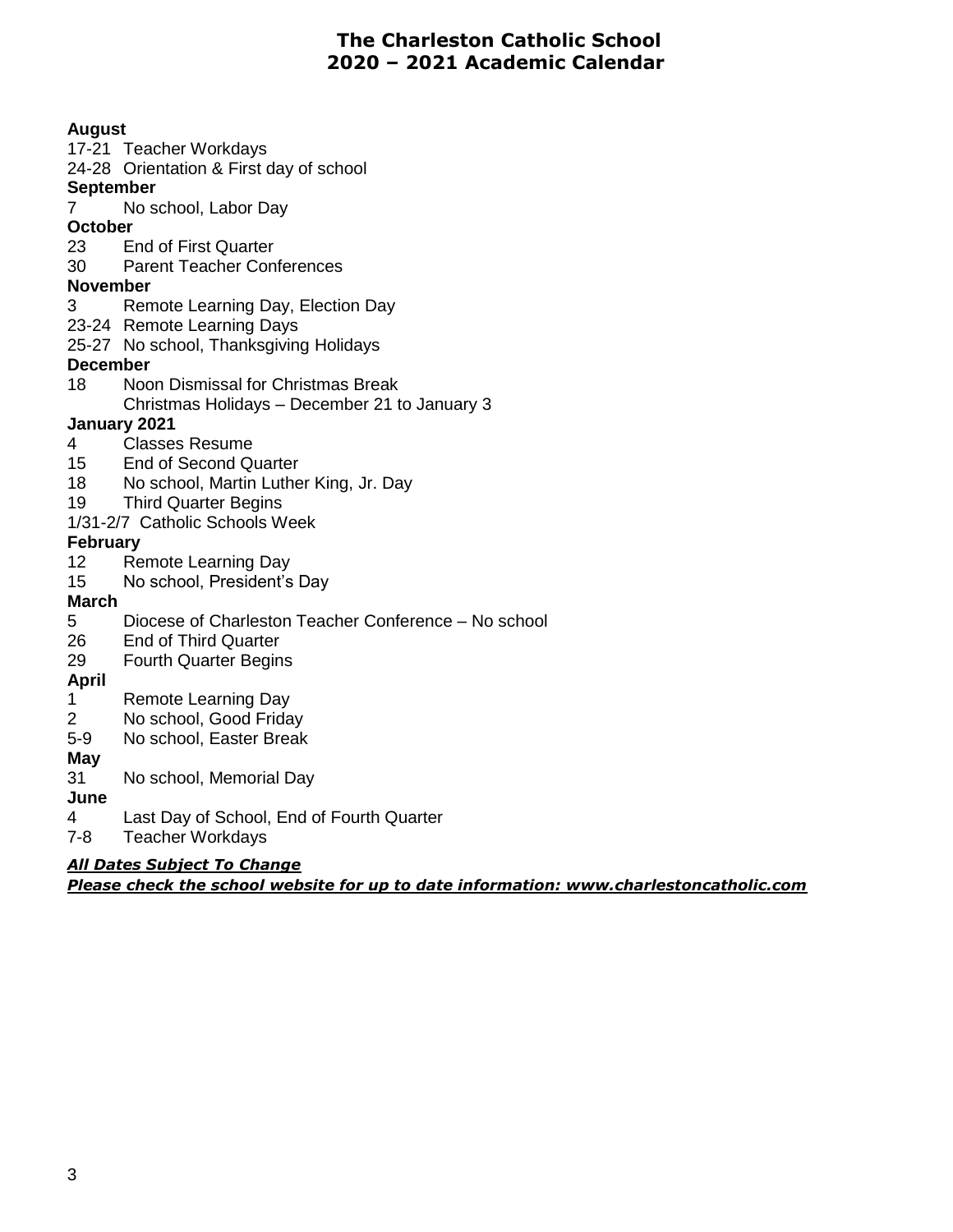**The Parent-Student Handbook reflects the policies of The Charleston Catholic School for the 2020-2021 school year. Please read this document carefully, sign the agreement form, and return the completed form to the school office. This agreement states that you intend to abide by the policies of Charleston Catholic School the 2020-2021 school year. This handbook has been compiled in an attempt to acquaint all school families with the philosophy, policies and procedures of The Charleston Catholic School. Any amendments to this handbook will be communicated to school families in a prompt manner. Parents and students are expected to adhere to all policies included in this handbook. The school administration is the final interpreter of the content of this Handbook.**

# **Copyright 2020 The Charleston Catholic School. All rights reserved.**

**The Charleston Catholic School (CCS)** is a regional downtown school supported by the four peninsula Parishes: The Cathedral of St. John the Baptist, Sacred Heart, Saint Mary of the Annunciation and Saint Patrick. CCS serves students from pre-Kindergarten through Grade 8 and is under the direction of the Diocese of Charleston Catholic Schools Office.

The curriculum stresses academic achievement within a Christian community where the child feels that he/she is loved and respected by his/her peers as well as the teacher. United with each other in meaningful liturgy and prayer, the students develop a better understanding of the Christian life. The CCS faculty strives to "teach as Jesus did."

CCS follows the Diocesan curriculum guidelines. The curriculum is marked by current content and fresh approaches to methodology. We offer a program which makes use of many sources of reading material, a wide variety of audio-visual and technology tools, and a multi-text approach to the content areas.

#### **History**

The Charleston Catholic School opened in August of 1991. Bishop David Thompson chose the former Sacred Heart Catholic School to house a Catholic Elementary/Middle School on the peninsula. Sister Carol Ann Kleindinst was the founding Principal. The school set forth four goals: Catholic Identity, Academic Excellence, Community Acceptance and Financial Independence. K4 was added in 1995. In 2012, CCS received accreditation from the AdvancED Accreditation Commission and Board of Trustees and is recognized by the Southern Association of Colleges and Schools Council on Accreditation and School Improvement. In February 2014, two new buildings were opened for the students. The new features include administrative areas, 5 classrooms, and science lab. In 1991 Bishop Thompson had a vision of a thriving downtown Catholic School which emphasized the Arts and Sciences. With Bishop Thompson's guidance and supporting leadership from Sister Carol Ann, Sister Bridget Sullivan, Mrs. Yvonne Tolley Orr and Frederick S. McKay, Jr., the School Advisory Council, generous donors, and parent involvement, his vision became a reality.

#### **Mission Statement**

The Charleston Catholic School educates a diverse student body in a welcoming family environment within the sacred tradition and teachings of the Roman Catholic Church. Teachers challenge students in academic subjects and the arts through creative inquiry, technology, and critical thinking while developing self-discipline, compassion for others, and a strong Catholic faith.

**Motto:** Discover the Imagination. Imagine the Discovery!

# **Core Values:**

Sharing Faith Loving Family Celebrating Diversity Experiencing Art Achieving Academic Excellence

# **Accreditation**

The Charleston Catholic School meets the accreditation criteria established by the Southern Association of Colleges and Schools (SACS) and the Diocese of Charleston Catholic Schools Office. Accreditation was renewed in 2017 and is valid through 2022.

#### **Notes:**

(1) The terms "child" and "student" are used interchangeably throughout this handbook.

(2) The term "parent" as used in this handbook refers to the child's "legal guardian" (the adult responsible for the welfare of the child, which in some cases is not the child's natural parent)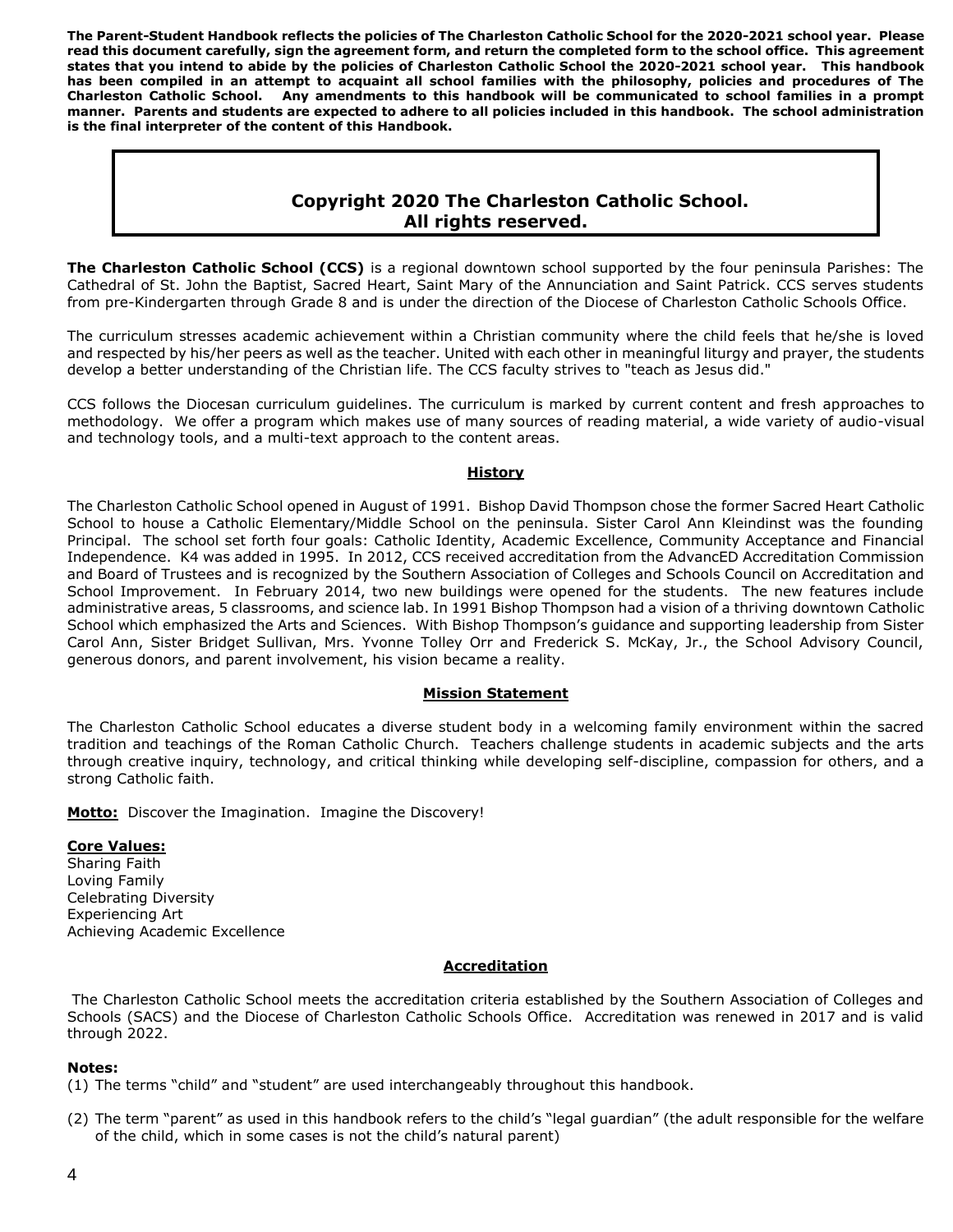(3) The abbreviation "CCS" refers to "The Charleston Catholic School".

# **Admission Information**

# **1. Nondiscriminatory Policy**

The Charleston Catholic School admits students of any race, color, sex and national or ethnic origin to all the rights, privileges, programs, and activities generally accorded or made available to students of the school. It does not discriminate on the basis of race, color, sex, national or ethnic origin in the administration of its educational policies, admissions policies, or athletic and other school-administered programs*.*

# **2. Enrollment Priority**

As openings become available, the following priorities will be used to accept students to The Charleston Catholic School:

- 1. Siblings of current students
- 2. Students of the 4 peninsula Catholic parishes
- 3. Students of other Catholic parishes
- 4. Students of other faiths

# **3. Enrollment Policies**

- a. Students entering 4 year old Kindergarten (K4) must be four (4) years of age by September  $1^{st}$  of that school year and they must be toilet trained and function independently in the restroom. **A child is considered to be toilet trained when he or she initiates going to the bathroom, can adjust clothing (buckle & unbuckle, zip & unzip) necessary to use the restroom and knows effective hand washing procedure.**
- b. Children entering Kindergarten (K5) must be five (5) years of age by September 1<sup>st</sup> of that school year and they must be toilet trained and function independently in the restroom. **A child is considered to be toilet trained when he or she initiates going to the bathroom, can adjust clothing (buckle & unbuckle, zip & unzip) necessary to use the restroom and knows effective hand washing procedure.**
- c. Students entering First Grade must be six (6) years of age by September  $1<sup>st</sup>$  of that school year and they must be toilet trained and function independently in the restroom. **A child is considered to be toilet trained when he or she initiates going to the bathroom, can adjust clothing (buckle & unbuckle, zip & unzip) necessary to use the restroom and knows effective hand washing procedure.**
- d. At the time of enrollment, the following documents must accompany a completed registration form:

\*Application Fee

- \*Parishioner Verification Form (Catholic applicants only)
- \*Copy of Birth Certificate
- \*Current Report Card (Applicants for grades 1-8)
- \*SC Immunization Certificate
- \*Standardized Test Scores (Applicants for grades 1-8)
- \*Copy of Baptism Certificate (Catholic applicants only)
- \*Documentation related to medical, cognitive, behavioral, special needs, etc.
- \*Signed Request for School Records
- \*Parent Observation Form
- \*Teacher Observation Form

**Note:** Student Applications for Admission will be reviewed to determine whether the program at CCS will meet the educational needs of the students.

# **4. Student Transfers from another School**

Any student who has previously been expelled from a school, asked to leave a school, or left a school to avoid expulsion, shall not be admitted into CCS without written permission from our school chaplain.

#### **5. Students with Special Needs**

The Charleston Catholic School is aware that some children have been diagnosed with having special needs. It is the parent's responsibility to provide documentation and information to the Principal at the time of enrollment regarding any of the child's conditions that may require special services.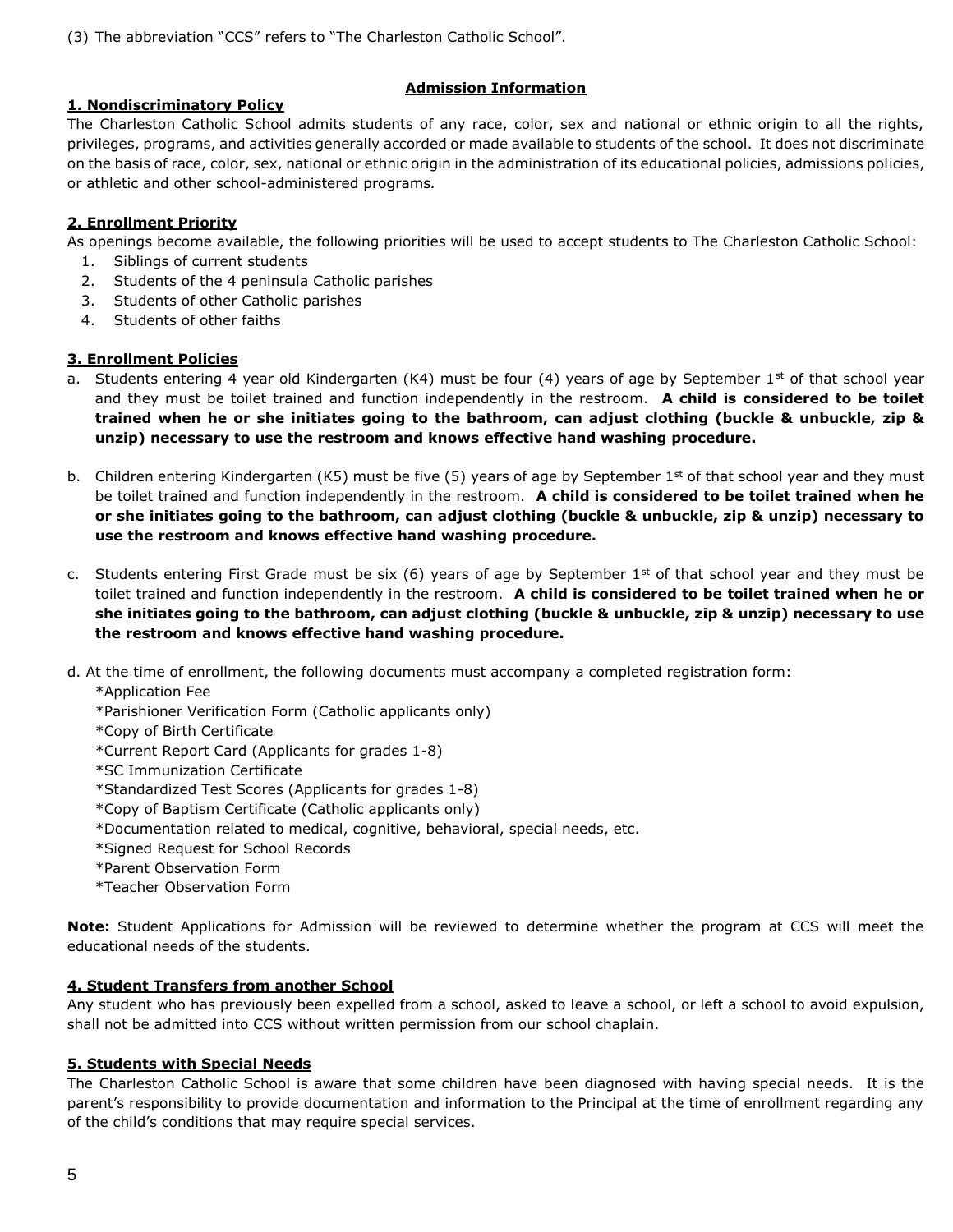Accommodations that can be reasonably made within the normal operation of the school will be considered on a case by case basis and will apply for the school year in session. Each case will be reviewed annually.

# **6. Educational Assessment and Placement**

The faculty of The Charleston Catholic School is committed to providing quality education in the most appropriate academic setting for each student. At times, educational, medical, cognitive, behavioral, special needs or psychological testing may be recommended to enable the teacher to better assist the student. In the event that The Charleston Catholic School is unable to meet the particular needs of a student, parents will be informed and suggestions for tutorial help or alternative placement will be made. The parent's cooperation in matters of testing, extra assistance, and alternative placement is expected.

# **7. Probationary Period**

The probationary period is the first 45 school days of a student's initial enrollment at CCS (including transfer students at any time during the school year from another school). This allows both the parents and the school faculty and administration to determine if CCS can meet the child's needs. During the probationary period, the student will be evaluated based on educational assessment, schoolwork, school attendance, and behavior.

# **8. Home - School Partnership**

The education of a student is a partnership between the parents and the school. It is expected that parents who enroll their children at The Charleston Catholic School will be committed to the mission, vision, values, policies, and procedures of the school. All families are expected to support the school by giving of their time, talent and financial support.

# **9. Student Withdrawal**

Just as the parent has the right to withdraw his/her child if desired, the school administration reserves the right to require the withdrawal of a student if the administration determines that the partnership between the school and family is irretrievably broken.

Parents expecting to move or withdraw a student from attendance at CCS must contact the school office not less than one week in advance of the student's last date at school, so that necessary clerical work may be completed. All school property (textbooks, library books and school-issued technology devices (iPads, Chromebooks, Chrome Tablets)) must be returned and all fees and tuition payments must be paid in full before records can be released. Parents choosing to withdraw their children at any time during the school year are asked to complete an Exit Interview form.

#### **10. Continuous Enrollment**

New Student Continuous Enrollment Agreement allows families to automatically enroll their children in CCS every year until they graduate. The nonrefundable tuition deposit of \$150 per student is included in the total tuition amount.

Students are automatically re-enrolled as of January 31. Families who choose to leave CCS after January 31 are expected to pay the nonrefundable tuition deposit until May 31. After May 31, as tuition payments begin in June of each year, the monthly tuition payments will be withheld for the time that CCS held the spot for each child until they were withdrawn from the school. So, withdrawing in June means that the family will be responsible for the June tuition payment; withdrawing in July means that the family will be responsible for both June and July tuition payments; withdrawing in August means that the family will be responsible for June, July and August tuition payments.

#### **Financial Policies**

Prompt receipt of payments of tuition and fees is necessary for the school's monthly operating finances. The school's sound financial situation is a tribute to families for being faithful in their financial commitments to the school, to donors whose financial gifts make a significant difference in the programs we offer to our students, to the Peninsula parishes for their annual financial support, and to the CCS advisory council, administration, faculty and staff.

In some cases, students' financial accounts become past due, and the following policies will hold for delinquent account notices:

Thirty (30) days past due accounts – Letter with expectation of family's immediate response

- Sixty (60) days past due accounts Letter with expectation of family's immediate response and notice of possible further action
- Ninety (90) days past due accounts Letter notifying the family that their student must be withdrawn from school and the fiscal matter will be turned over to a collection agency.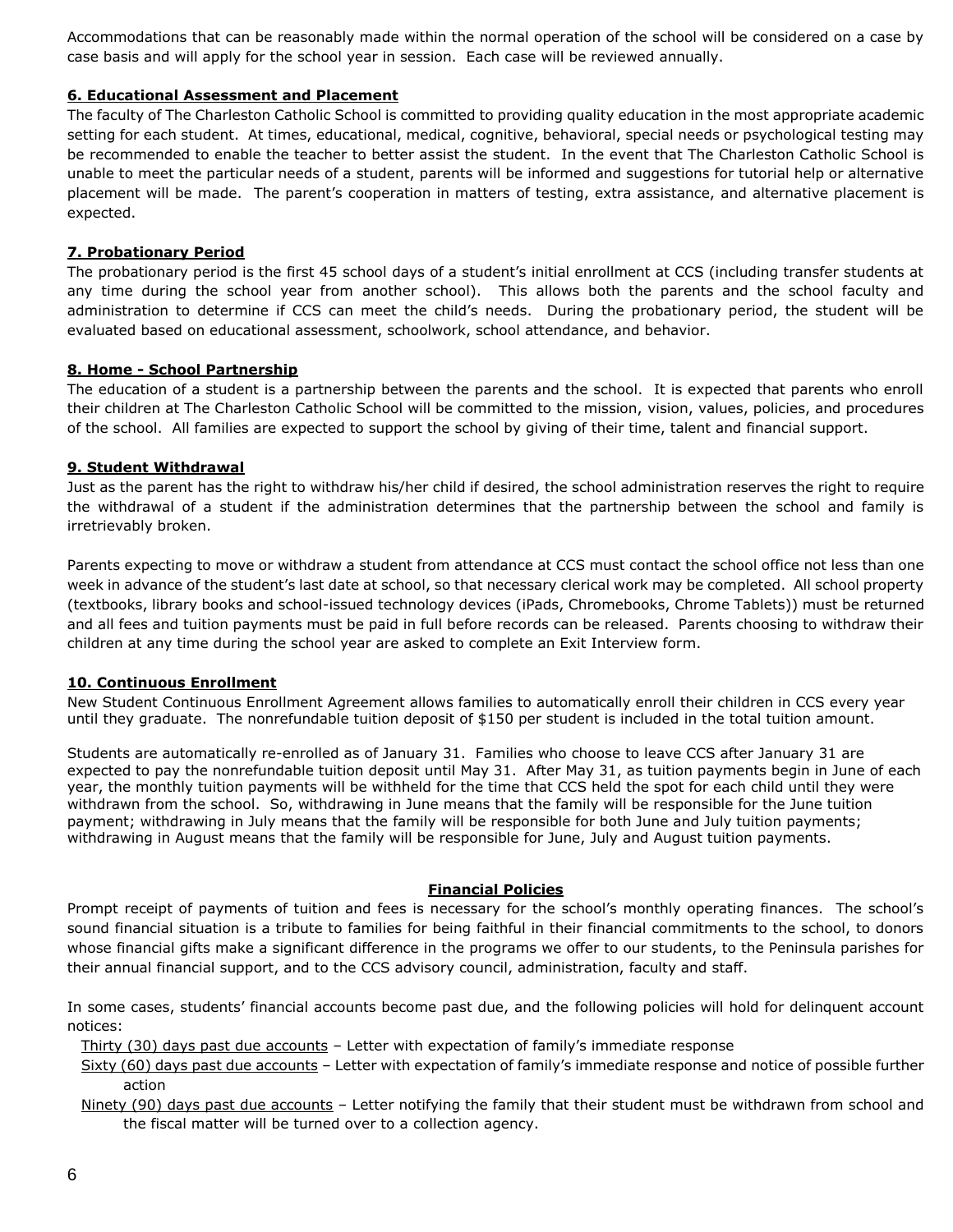For delinquent accounts, 8<sup>th</sup> grade students will not be permitted to take semester exams and will not be allowed to participate in graduation. In addition, a student's records will not be sent to another school until his/her delinquent account balance is paid in full.

# **2020 – 2021 Tuition and Fee Rates**

\*Three payment plans are available: (1) Full payment to the office or FACTS Tuition prior to Aug. 1, 2020, (2) Semiannual payments on Aug. 1, 2020 and Dec. 1, 2020 to FACTS Tuition or (3) Monthly payments by bank draft to FACTS Tuition beginning June 2020 and ending May 2021. Tuition is nonrefundable.

\*The following fees are included in the total tuition: Consumable Books, Academic & Technology, Student Activity, Tuition Insurance, New Building, and Facilities Maintenance.

| <b>Parishioner Rates</b> | 1 Child | 2 Children | 3 Children | 4 Children |
|--------------------------|---------|------------|------------|------------|
| K4 to 8 (Annual)         | \$6,568 | \$11,718   | \$15,751   | \$18,667   |
|                          |         |            |            |            |
| <b>Catholic Rates</b>    | 1 Child | 2 Children | 3 Children | 4 Children |
| K4 to 8 (Annual)         | \$8,259 | \$14,762   | \$19,809   | \$23,402   |
|                          |         |            |            |            |
| <b>Standard Rates</b>    | 1 Child | 2 Children | 3 Children | 4 Children |
| K4 to 8 (Annual)         | \$9,934 | \$17,777   | \$23,829   | \$28092    |
|                          |         |            |            |            |

#### **Aftercare Program**

K4 – 8th Grade 3:00 – 6:00 pm

|            | Daily Rate | Weekly Rate | Late Fee                                    |
|------------|------------|-------------|---------------------------------------------|
| 1 Child    | \$10       | \$45        | Students picked up after 6:00 PM will be    |
| 2 Children | \$16       | \$70        | charged \$1.00 per minute they are late.    |
| 3 Children | \$21       | \$90        | Please call 577-4495 if you are going to be |
| 4 Children | \$25       | \$100       | late.                                       |

Parishioner Rates, Catholic Rates and Standard Rates are based on a family's membership in a parish. To be considered a Parishioner, the family must be an Active Member of a downtown parish (Cathedral, St. Patrick, St. Mary or Sacred Heart). Active Membership is determined by four things: (1) Being properly registered in the parish for a sufficient period of time; (2) Faithful attendance at Mass on Sundays and Holy Days; (3) Use of the envelope system in regular support of the parish; (4) Being active in a parish program, ministry or organization.

# **ACADEMICS**

#### **CURRICULUM**

CCS follows the curriculum approved by the Catholic Schools Office of the Diocese of Charleston. To find a complete listing of the Diocese of Charleston's approved curriculum, visit [https://charlestondiocese.org/schools/diocesan-curriculum-for](https://charlestondiocese.org/schools/diocesan-curriculum-for-our-catholic-schools/)[our-catholic-schools/](https://charlestondiocese.org/schools/diocesan-curriculum-for-our-catholic-schools/) .

#### **ACADEMIC INTEGRITY**

Issues of academic integrity touch at the core of our mission to foster personal responsibility and high moral standards. Therefore, they will be handled firmly regardless of the type of infraction. Violations of academic integrity include cheating and plagiarism.

#### **EXAMS**

Students in Grade 8 will take examinations in each of their core academic classes at the completion of first and second semesters. These exams will count 20% of the student's semester grade.

#### **EXTRA HELP**

All full-time teachers will be available after school hours one day a week for extra help. The teachers will communicate their particular availability to the students and parents.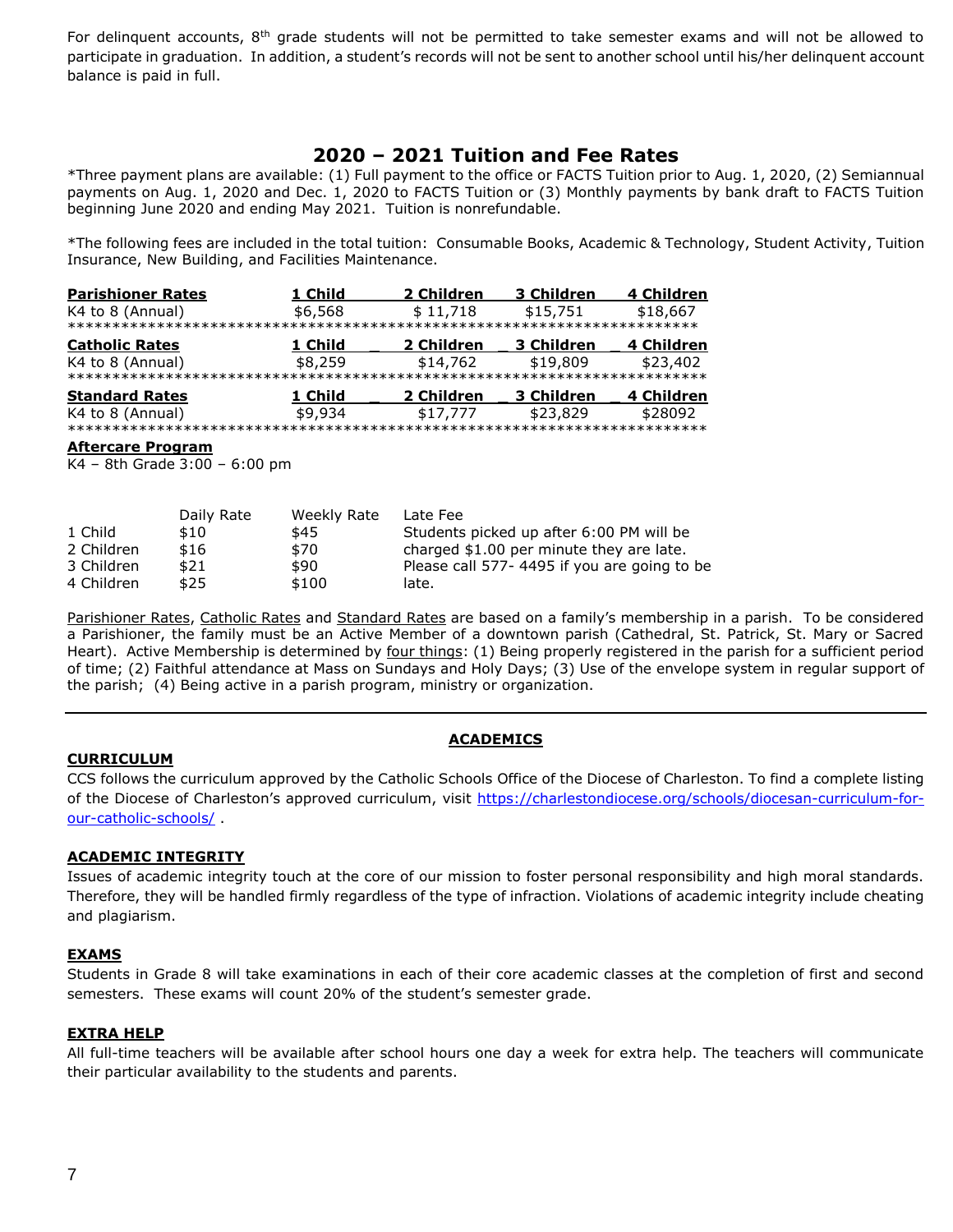#### **GRADING SYSTEM**

 $A = 90 - 100$  $B+= 85-89$ B= 80-84  $C += 75-79$  $C = 70 - 74$ F=Below 70  $I = Incomplete$   $N = Needs$  Improvement  $S = S$ atisfactory  $O = 0$ utstanding

# **HOMEWORK & TESTS**

Formal home-study (homework) is assigned to help students become self-reliant and self-directed. Homework assignments are designed to reinforce daily lessons, to supplement and enrich class work, and to prepare for certain lessons through various experiences. Homework is provided for the purpose of extending learning opportunities and fostering independent study habits. Students should report to school prepared with their completed assignments.

Since each student has different capabilities and interests, it would be difficult to denote the specific amount of time to be spent on an assignment. Teachers will make reasonable assignments, and if a student is having any difficulty with these assignments then parents should contact the teacher to discuss the matter.

Homework may be assigned to students Monday through Thursday. Homework will not be assigned to students on Friday with the expected due date of Monday. Homework, essays, and projects will not be assigned during Christmas Break or Easter Break.

#### **However, 8th grade students enrolled in high school credit courses such as Algebra I or Spanish I may expect weekend homework with the due date of Monday.**

For Grades  $1 - 6$ , no tests will be given on Monday.

For Grades 7 – 8, tests may be given any day of the week Monday – Friday.

For Grades 1 – 8, projects or essays can be due any day of the week Monday – Friday.

The Upper School Teachers will establish a testing schedule for their classes so that no more than two tests occur on the same day, except for the high school credit courses Spanish I and Algebra I.

# **HONOR ROLL POLICY**

An Honor Roll system is in place to challenge students in Grades 5 - 8 to continue to strive for excellence in all phases of their development. Criteria for honors are as follows:

**Principal's List**: Students must achieve all A's (**90% or above)** in the six core academic subjects.  $\Box$ 

 $\Box$ **Honor Roll**: Students must achieve all A's and B's (**80% or above)** in the six core academic subjects.

In addition to recognition of student achievement in terms of grades, CCS provides various opportunities for students to be recognized throughout the school year, including **essay contests, spelling bee, geography bee, art competitions, math and science competitions, BETA Club, Student Council, Duke Scholars, and South Carolina Junior Scholars.**

#### **INTERNET**

The Internet is a useful research tool available to all CCS students in the computer lab, library and classrooms. Students in grades 1-8 will also have access to the Internet through their school-issued iPads, Chromebooks or Chrome Tablet. Students are expected to use the Internet to visit only appropriate websites as directed by their teachers. Accessing social exchange websites such as "Facebook", "Instagram" or "Snapchat" from school computers, iPads or Chromebooks is prohibited. Any student who uses such sites and misrepresents the values of CCS while doing so, or who uses such venues to harass or intimidate any other person will be subject to disciplinary measures, including loss of school computer privileges or suspension. Students who have parental permission to have personal web pages or social media accounts are cautioned against giving out information that could jeopardize the safety of themselves or others, particularly other CCS students or CCS adult personnel. The school expects the students to use all technology only for educational purposes and in a responsible manner. Students who are issued iPads, Chromebooks or Chrome Tablets must sign and follow the Acceptable Use Policy (AUP) which is distributed to students when iPads, Chromebooks and Chrome Tablets are issued.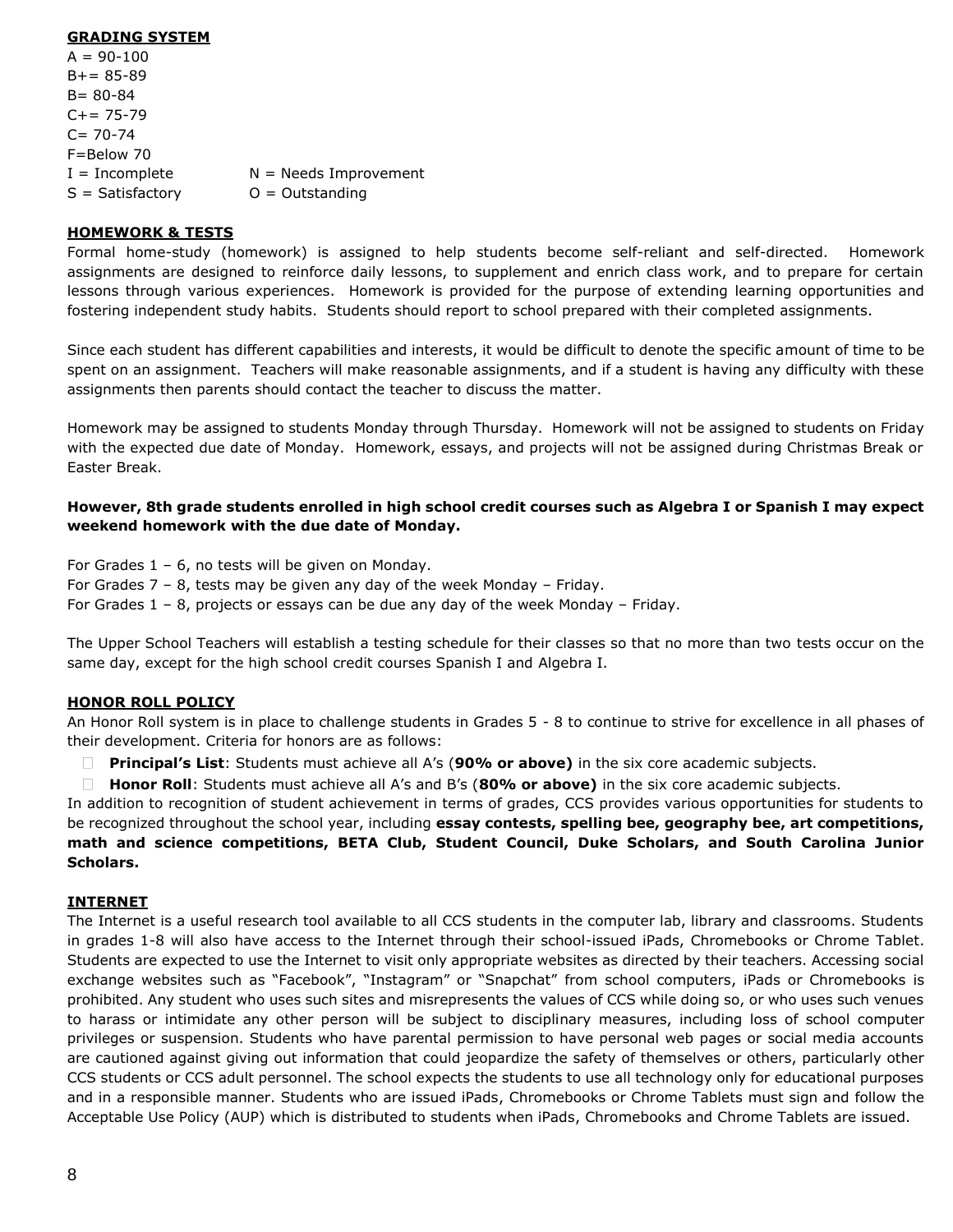#### **JUNIOR BETA CLUB**

Beta Club promotes the ideals of honesty, service, morality, ethical conduct, and leadership, and it rewards academic excellence. Students must maintain an average of 88 or higher in each of the six core academic subjects to be eligible for membership and must have an exemplary discipline record.

#### **STUDENT COUNCIL**

Student Council members are expected to take an oath of honesty, integrity, leadership, and service. All members are voted in by peers or appointed by the faculty, and members remain in office for the school year. Students must maintain an average of 80 or above in each of the six core academic subjects to be eligible for membership and have an exemplary discipline record.

# **PROBATION**

Should any child's academic progress or effort be inconsistent with his/her ability, the child will be put on academic probation. This probation will include the following:

- 1. A letter of notification of the academic probation will be sent home.
- 2. The length of probation will be determined by the principal.
- 3. A parent/student conference with the principal will be required before probation is lifted.
- 4. The teachers will communicate to the principal the student's effort and progress.
- 5. The principal will determine any further action to be taken.

# **PROMOTION & RETENTION**

Failure in one major subject requires summer school or 30 hours of mandatory tutoring in that subject. Failure in two major subjects requires repetition of the grade. Students who successfully complete the curriculum for a particular grade will be promoted to the next grade level. A student will be retained in a grade level if the child has not successfully mastered the curriculum content and only if the child would substantially benefit from the opportunity to repeat the current grade. The principal and the student's teacher in consultation with the parents make the decision of promotion, conditional promotion, and retention. The decision of the principal is final and binding. Retention decisions will be carried over into alternative school placement, if applicable.

- Major Subjects Grades 1-3: Religion, Reading, Language Arts and Math
- Major Subjects Grades 4-8: Religion, Reading, Language Arts, Math, Science & Social Studies

# **REPORT CARDS AND**

#### **PARENT - TEACHER CONFERENCES**

Report cards are created four times during the school year at the end of each marking period. Parent-teacher conferences are by no means limited to report card time. If the need for a conference does arise, the parent or teacher may request it. It is only through the closely coordinated efforts of the home and the school that the goals of education can truly be achieved. Conferences are arranged through communication among parents and teachers and/or the school office.

#### **STANDARDIZED TESTING**

Three times during the school year (fall, winter & spring) students in Grades K5-8 will take Measures of Academic Progress (MAP) tests to assess their achievement levels. Test results will be made available to parents after each testing, and a copy of the spring test results will be kept in the student's permanent school records file.

#### **LITURGY AND PRAYER**

#### **COMMUNAL PRAYER LIFE**

All students in grades 3 – 8 will participate in the weekly school Mass on Wednesdays. Students also attend Mass on Holy Days of Obligation when they occur on school days.

Communal prayer is an integral part of the daily spiritual life of the Charleston Catholic community. Each school day begins and ends with prayer.

#### **SERVICE PROJECTS**

In order to promote a fuller living out of Catholic social teaching by the Charleston Catholic community, students and families are expected to participate in various outreach projects periodically during the year. The students' experiences in community service help them to identify with their baptismal call to help the poor and those in need. Social Ministry makes our school Catholic. Through Baptism, Christians are called to serve and to be the light of Christ to others. Students in Grades 5 – 8 are required to perform service projects as part of their religion grade.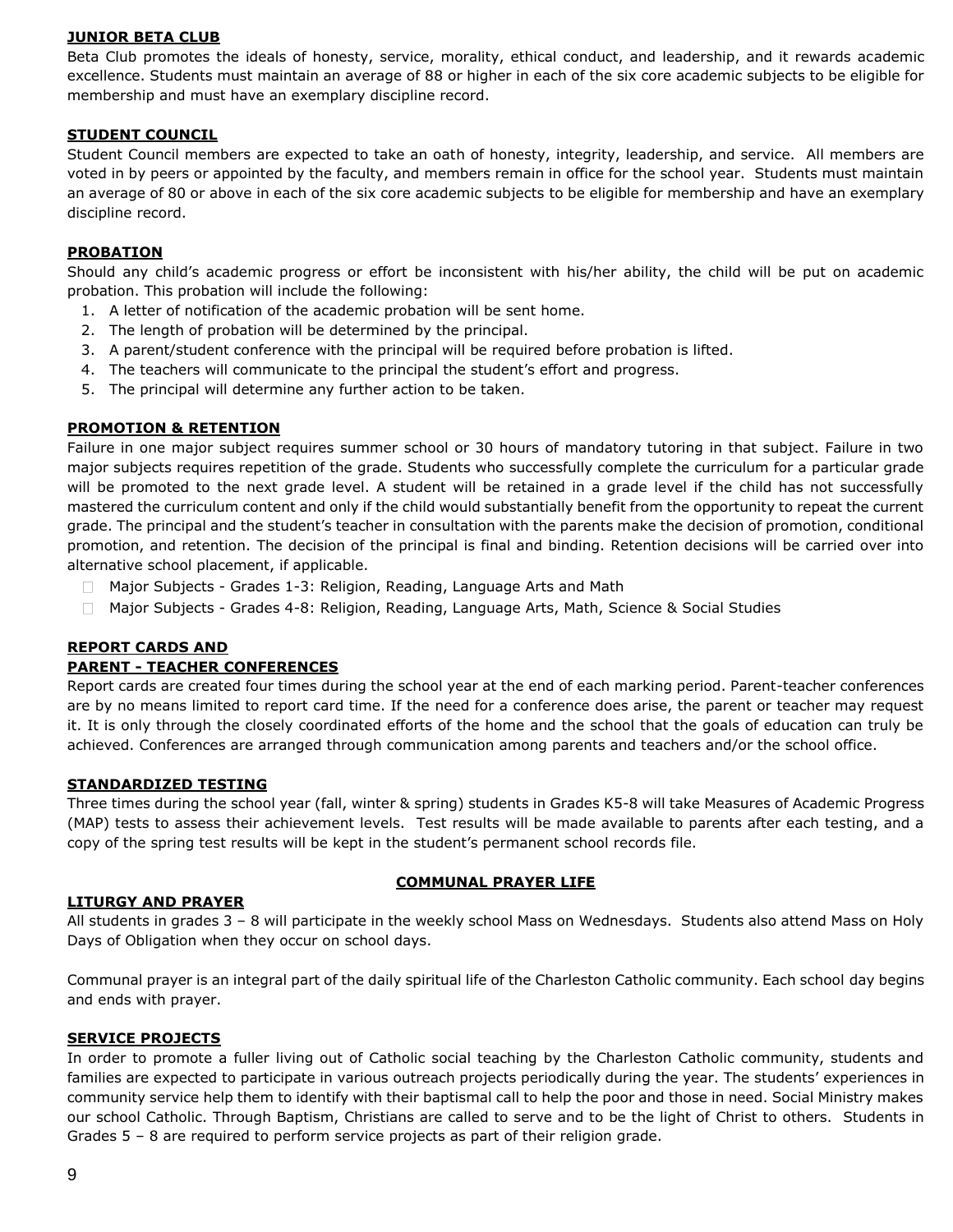#### **SCHOOL LIFE**

# **ATTENDANCE AND ABSENCE**

In conformity with state regulations, school is in session 180 days unless an emergency forces its closing**.** Regular attendance is essential to successful performance in school. All absences must be excused through written communication. If a student is absent, a parent should (1) call the school office or (2) email the school office and homeroom teacher by 9:00AM. On the first day that students return to school after being absent, they must present to their homeroom teacher a **written communication excusing their absence** from their parent. This written communication must list the child's full name, date(s) and reason for absence, and include the parent's signature. Also, any incident of a communicable disease must be reported to the school office. To be counted present, students must attend at least half of the school day. Regular attendance is required to participate in school related activities held after normal school hours. *Students who miss school will not able to participate in sports and performances that evening.* **Students absent for more than ten days run the risk of being ineligible for promotion (SC Policy).** In order to be counted present for a school day, the student must attend at least half a day (minimum of 3 hours). Otherwise, a student is considered absent.When students reach their absence limit of ten (**10**) days, they must bring a written doctor's excuse for every absence beyond that.

# **ABSENCE - ILLNESS**

Students who have been absent due to illness should return to school only after they have fully recovered from the illness. A child must be *fever free, diarrhea free, vomit free for 24 hours* before returning to school. All rashes, pinkeye, etc. must be checked by a doctor before sending the child to school. A doctor's note indicating the student is **NOT CONTAGIOUS** is required before the student returns to class. If a student is absent for 3 or more consecutive days, a written note from a doctor is required to return to school.

When a student is not feeling well at school, we will make every attempt to keep the student in school. However, there may be times when the staff must call a parent to come pick up the student. When the staff calls, please come to the school and pick up your child as soon as possible.

# **If a student has a bowel movement or urinates in his/her underwear during school, the parent will be called to take the student home.**

# **ABSENCE - MAKE-UP WORK**

Make-up work for student absence due to illness, injury, or other causes is the responsibility of the student. Students should contact their classmates to get the missed assignments. Parents should see that students satisfactorily complete the make-up work within the time frame established by their teachers. Students who are not at school because of their participation in activities sponsored by the school or programs recognized by the school as extensions of their academic or artistic advancement are held responsible for all of their school assignments upon their return to campus in a time frame established by their teachers.

Effective student learning occurs when students are in school and are active participants in class lessons, homework, and assessments. Many classroom learning experiences are impossible to make up because they involve school resources and group interactions. Parents are asked to schedule appointments for their children after school hours whenever possible. If parents absolutely cannot avoid travel that requires a student to be away from school, these plans and their potential consequences for the child's learning should be discussed with the Principal and teacher. Students are expected to make up all missed school assignments.

# **ARRIVAL, TARDINESS and EARLY DISMISSAL**

The school day begins at **8:00AM and concludes at 3:00PM on all days except those identified otherwise on the academic calendar or communicated to the school community for special occasions or weather-related occurrences.** Students who arrive after 8:00AM must report to the office for a tardy slip. Parents must provide written communication explaining the reason for the tardiness, or the parent must come to the office to make the explanation; otherwise, the tardiness is considered unexcused. *Excessive unexcused tardies (5) will result in a call from the teacher to the parent.*

**Hours of supervision for students in Homeroom before school are 7:30-8:00 AM, and 3:00-3:15PM after school.** After 3:15PM students are sent to Aftercare where they will be supervised until 6:00PM.

# **SCHOOL OFFICE HOURS**

10 The school office is open on all school days from 7:30AM - 3:30PM.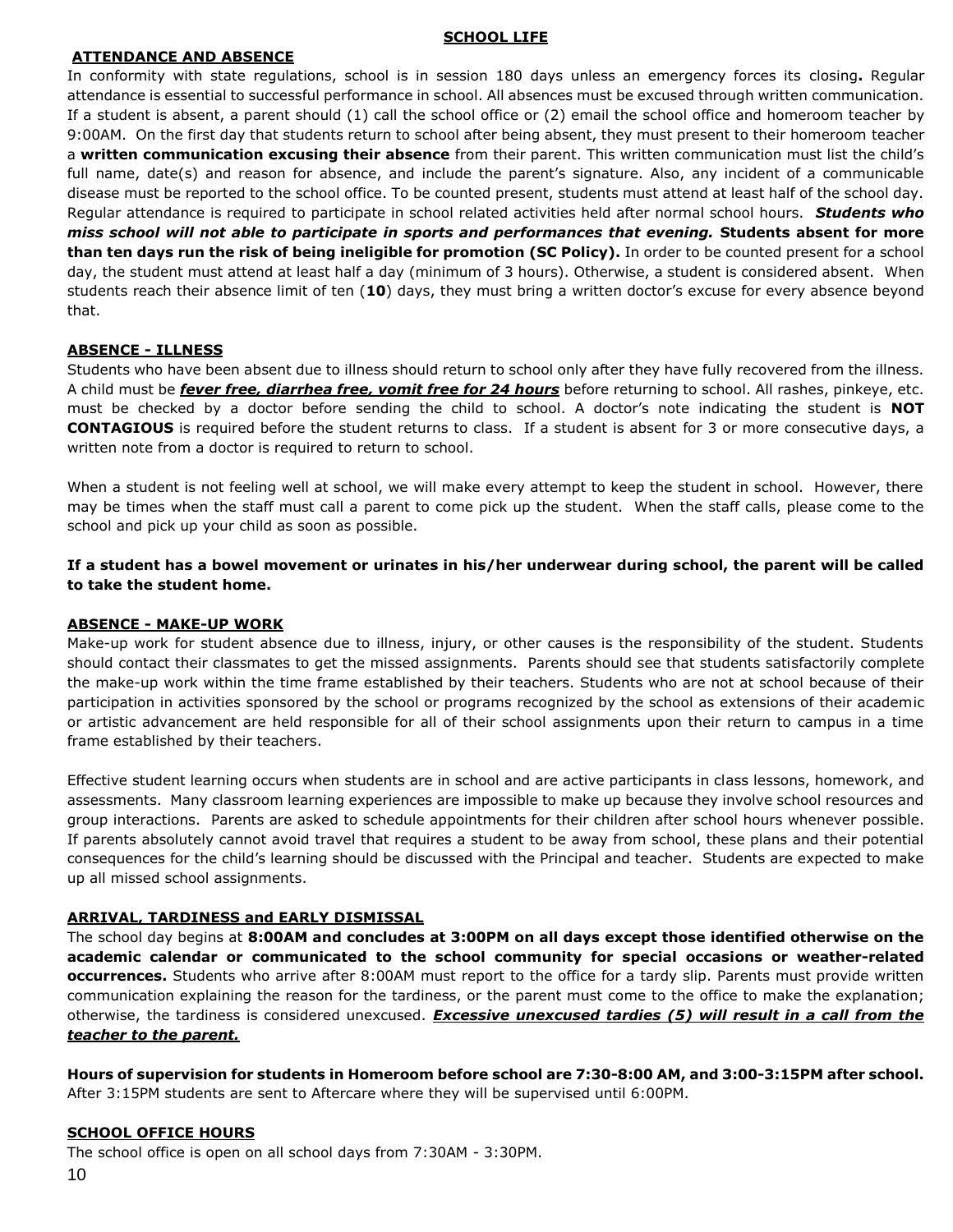#### **EARLY DISMISSAL**

Should a student become ill during the school day or a parent finds it necessary to have a student leave school before dismissal, the parent must report to the school office and sign the student out. If the child is in class, the office staff will call them to the office. *The parents should not go to the classroom*. The student must attend at least half a day (minimum of 3 hours) to be considered present.

**The School requests written notification at least two (2) days in advance when early dismissals are expected.** 

**Parents are requested to notify the school office whenever someone other than those listed on the Emergency sheet will be picking up their child.**

#### **ATHLETIC TEAMS**

Sports are important for our students and should enhance their educational experience. We encourage students to participate on our Basketball, Cheerleading, Golf, Soccer, Tennis, and Volleyball teams as a way to learn how to play as a "team member", cooperation and good sportsmanship.

Membership on athletic teams requires that the student have an average of 70 in each of his/her six core academic classes. A student's eligibility will be evaluated every quarter. Teachers will inform the athletic director of the student's qualification for participation.

All parents are asked to attend an athletic participation meeting and sign an agreement for their children to attend practices and games.

#### **CARPOOL - DROP OFF - PICK UP**

**All** students must be **dropped off or picked up** from Benson Street. Carpool Route: **KING STREET to CONGRESS STREET to BENSON STREET and then EXIT to HUGER STREET.** Please have name card placed on front dash of the driver's side of your vehicle.

**PLEASE DO NOT DOUBLE PARK** to walk your student into the building or to take care of business in the office. At all times, avoid parking in spaces marked for Sacred Heart Church personnel beside the rectory. Also, refrain from blocking the priest's driveway and the parking spaces for church personnel.

Teachers are on duty during morning drop-off **(7:30–8:00 AM)** and afternoon pick-up **(3:00- 3:15PM)** to provide for the safety of students entering or leaving the campus and to maintain the safe flow of traffic.

Students **SHOULD NOT EXIT** vehicles on Huger, Congress or King Streets since the safety of the children cannot be provided on these three streets. Students should not get in or out of a vehicle unless directed to do so by a teacher on duty.

Vehicles are prohibited from parking on the playground area during school hours (7:30AM – 6:00PM). Students not picked up by 3:15PM will be sent to the Aftercare Program for supervision purposes, and parents will be charged the published fees for use of this program.

Parents are asked to remain in their cars and to proceed through the regular carpool process. **Please do not park and walk up to the school to drop off or pick up students.**

#### **EMERGENCY INFORMATION**

Emergency forms will be signed at the beginning of each school year. It is most essential that the information forms be current and accurate. The school office should be informed immediately of any change of mailing address, telephone number, or email address.

#### **EMERGENCY PROCEDURES**

# **(FIRE DRILLS & OTHER SAFETY MEASURES)**

Fire drills are held monthly to ensure that each student is aware of fire exits. Evacuation routes are posted in each room and students are instructed in proper procedures so that they can exit the building in a quiet and orderly manner. The school staff also conducts tornado drills and crisis situation drills to teach the students proper procedures for their safety. In the event we need to evacuate our campus, we will relocate our students to Greek Orthodox Church of the Holy Trinity, located at 30 Race Street, Charleston, SC (two blocks from our campus).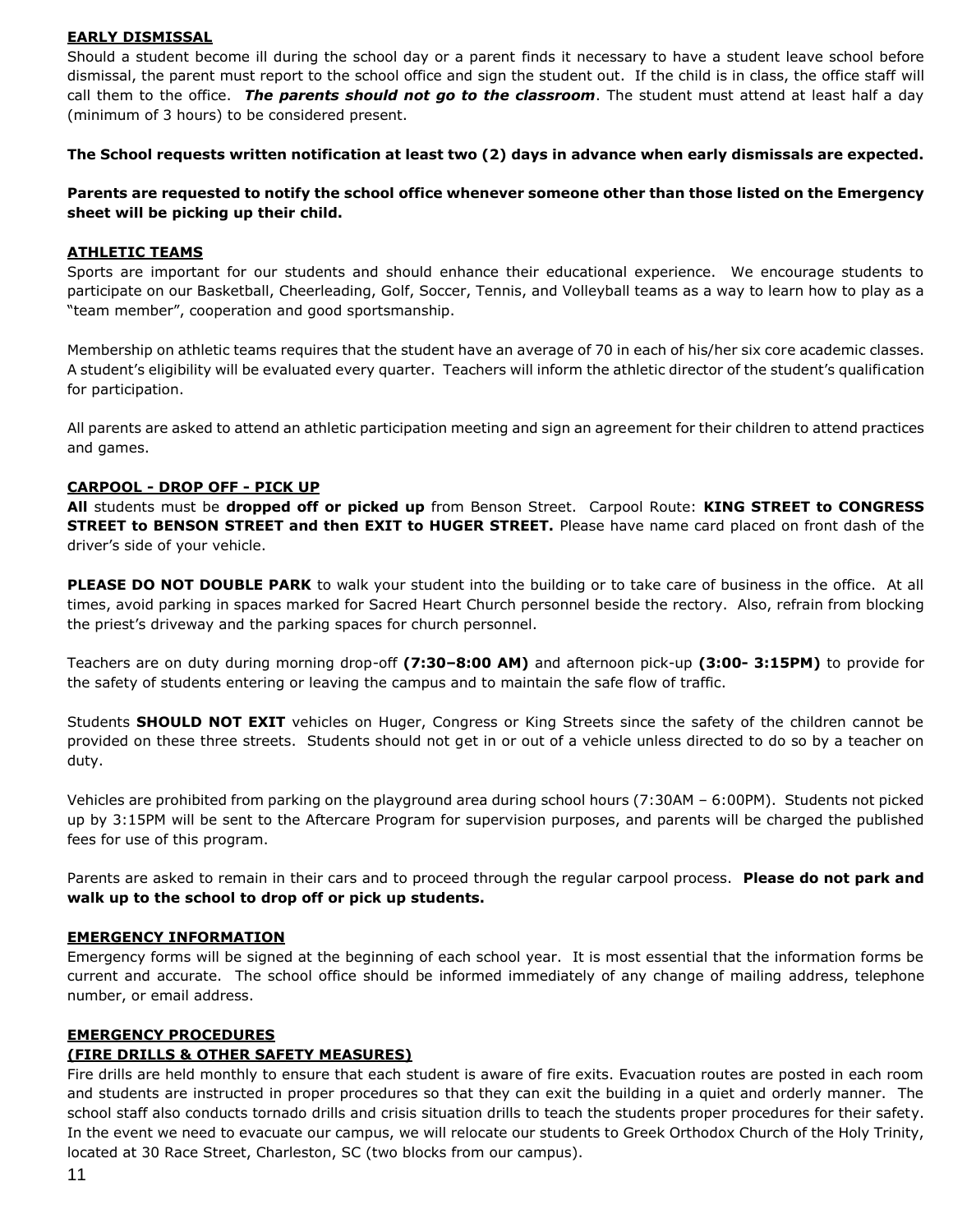# **AFTERCARE PROGRAM**

The Charleston Catholic School offers an Aftercare Program as a service to our families. The program is under the sponsorship of The Charleston Catholic School and is guided by the philosophy and policies of the school administration. Aftercare hours are 3:00 - 6:00PM.

#### **FAMILY EDUCATIONAL RIGHTS AND PRIVACY ACT & CHILD CUSTODY**

The Charleston Catholic School abides by the Family Educational Rights and Privacy Act (FERPA) (20U.S.C. 1232g; 34 cFR Part 99). FERPA is a federal law that protects the privacy of student education records. The law applies to all schools that receive funds under an applicable program of the U.S. Department of Education.

FERPA gives parents certain rights with respect to their children's education records. These rights transfer to the student when he or she reaches the age of 18 or attends a school beyond the high school level. Students to whom the rights have transferred are "eligible students."

- $\Box$  Parents or eligible students have the right to inspect and review the student's education records maintained by the school. Schools are not required to provide copies of records unless, for reasons such as great distance, it is impossible for parents or eligible students to review the records. Schools may charge a fee for copies.
- Parents or eligible students have the right to request that a school correct records which they believe to be inaccurate  $\Box$ or misleading. If the school decides not to amend the record, the parent or eligible student then has the right to a formal hearing. After the hearing, if the school still decides not to amend the record, the parent or eligible student has the right to place a statement with the record setting forth his or her view about the contested information.
- Generally, schools must have written permission from the parent or eligible student in order to release any information from a student's education record. However, FERPA allows schools to disclose those records, without consent, to the following parties or under the following conditions (34 CFR § 99.31):
	- # School officials with legitimate educational interest;
	- # Other schools to which a student is transferring;
	- # Specified officials for audit or evaluation purposes;
	- # Appropriate parties in connection with financial aid to a student;
	- # Organizations conducting certain studies for or on behalf of the school;
	- # Accrediting organizations;
	- # To comply with a judicial order or lawfully issued subpoena;
	- # Appropriate officials in cases of health and safety emergencies; and
	- # State and local authorities, within a juvenile justice system, pursuant to specific State law.

Schools may disclose, without consent, "directory' information such as a student's name, address, telephone number, date and place of birth, honors and awards, and dates of attendance.

However, schools must tell parents and eligible students about directory information and allow parents and eligible students a reasonable amount of time to request that the school not disclose directory information about them.

Schools must notify parents and eligible students annually of their rights under FERPA. The actual means of notification (special letter, inclusion in PTA bulletin, student handbook, or newspaper article) is left to the discretion of each school.

# **CHILD CUSTODY POLICY**

In cases that apply, a copy of a child's official / legal custody arrangement must be on file in the school office. This paperwork will be kept separately from child's permanent file.

#### **FIELD TRIPS**

All field trips are planned as an extension of the school's curriculum. All school rules are in effect during the entire field trip and uniforms are expected to be worn unless notified otherwise. Transportation of students and staff to and from the field trip destination will usually be by bus (school bus, city bus or charter bus). In some cases, parents may be asked to transport students or staff, and when doing so all policies of the Diocese of Charleston must be followed. **In accordance with our diocesan insurance policy, all parent drivers must have a copy of their insurance card on file in the school office and must fill out the Field Trip Driver Form.** A copy of a driver's license must be on file. All field trip drivers and chaperones must do the following: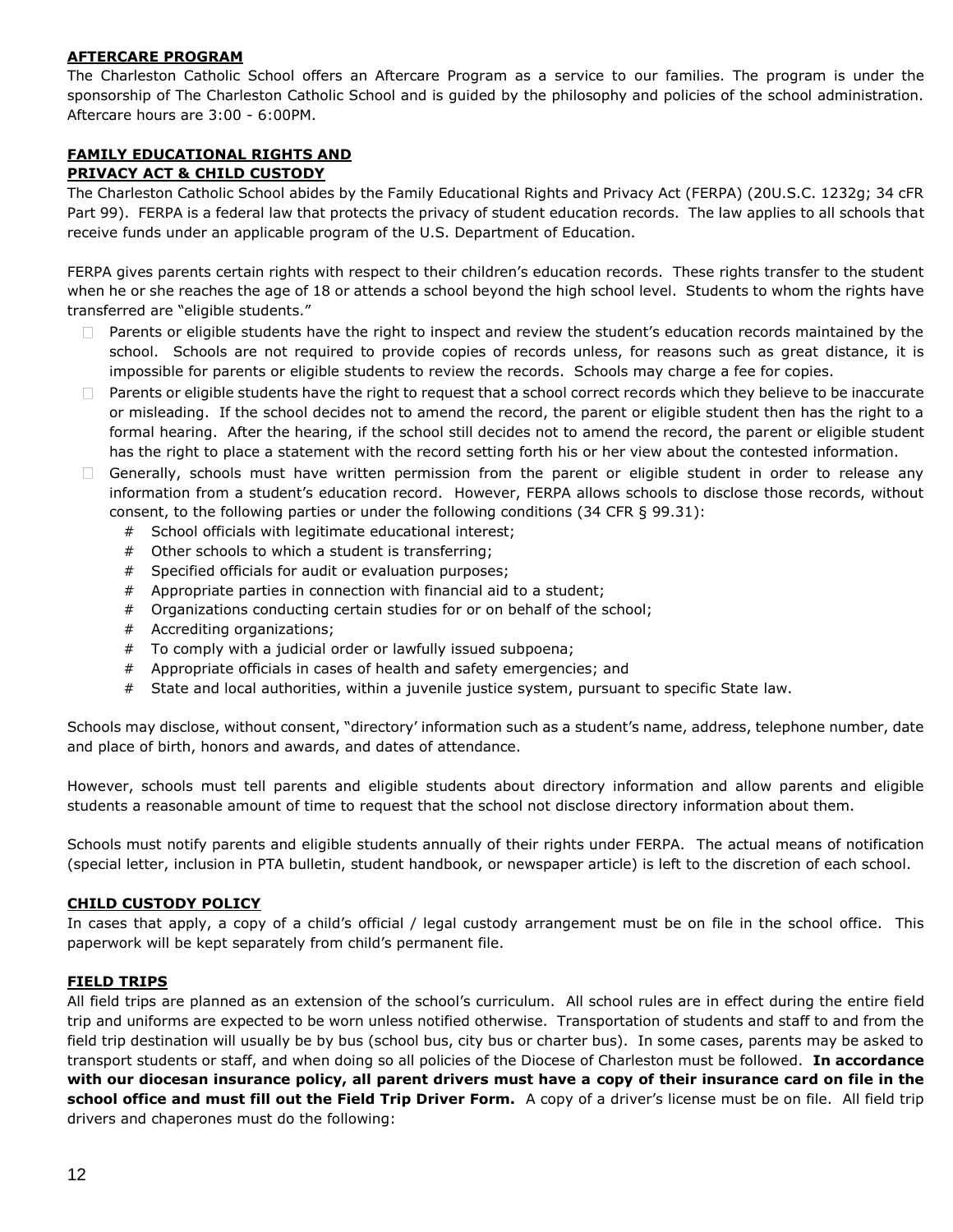- 1. Take the Safe Haven course online through Catholic Mutual Group. Go to http**[://charleston.CMGconnect.org](http://charleston.cmgconnect.org/)** . Print out a copy of the certificate after you finish the course and turn it into the office.
- 2. Fill out the Diocese of Charleston Background Screening Form completely with the following exceptions:
	- Volunteers who plan to drive students on field trips or any other school sponsored activities must fill out the Driving History section. Anyone who drives on field trips must go to Catholic Mutual Group web site and watch the Defensive Driving Video and the Church Transportation Video.
	- $\Box$  For Volunteers, only PTO officers need to fill out the 'Credit History' section.
	- $\Box$  There is no fee for background screening.
- 3. Read and sign the Volunteer Code of Conduct.
- 4. Read the Diocese of Charleston's Sexual Abuse Policy and sign the Acknowledgement of Receipt of the policy.

The Diocese of Charleston Sexual Abuse Policy can be found on the Diocese of Charleston website [\(www.charlestondiocese.org](http://www.charlestondiocese.org/) ) under Safe Environment Program.

A school field trip is a privilege extended to each child. However, if the Principal or teacher determines a child should not attend the field trip due to improper behavior, missing assignments, etc., the child will remain in school. Permission forms for field trips must be signed by the parent and returned no later than one (1) school day prior to the field trip. **If the signed permission slip is not returned by the day before the field trip, the student will remain at school while the class goes on the field trip**.

Parents who chaperone a field trip may not bring preschool or school-age siblings on the field trip. All chaperones must be 25 years of age or older.

#### **LUNCH PROGRAM**

We encourage parents to send in nutritious lunches for their children as well as snacks for students who stay for AfterCare. The school hopes to offer a lunch program as an option for students in the future, in which local restaurants supply lunches for students to buy. Specific details about the lunch program will be provided.

Please do not send food or beverages that need to be heated in the microwave or kept cold in the refrigerator. **Students do not have access to a microwave or refrigerator at school.**

#### **FOOD - DRINK**

- $\Box$  Students may not bring in glass containers or glass water bottles.
- $\Box$  Gum is prohibited on school grounds at all times.
- CCS makes **NO** claim to be a peanut-free campus.

#### **BIRTHDAYS**

A student's birthday may be recognized / celebrated at school, and the homeroom teacher will communicate the options for this recognition / celebration to the parents at the beginning of the school year. Also, in an effort to promote inclusion and community building, if an "out of school" party is planned, invitations may not be distributed at school unless the entire class (or all boys / all girls) is invited. **Please do not send or deliver flowers, balloons, etc. to the school.**

#### **INSURANCE**

Student Accident Insurance during school hours is mandatory for all students, and the fee is included in the tuition. This policy insures the student to and from school, during school and while participating in school-sponsored programs. Parents have the option to purchase 24-hour coverage separately if needed.

#### **LIBRARY**

The library is a facility that all teachers and students use. The school's library has over 4,000 books in its collection. The library and computer lab are available for research as well as for use by classes.

There is no throwing of anything, running, crawling or playing in the library. Food or beverages are not permitted in the library at any time. Students are to be respectful of all books, equipment and furniture of the library at all times. Permission of the Computer teacher or Librarian, with adult supervision, must be obtained before operating or moving any equipment. Each student is responsible for books taken out in his/her name. If your child is absent on his/her library day, please remind him/her to return the book on the first day back to school. If a student loses or damages a library book, the student is responsible for damages and/or replacement.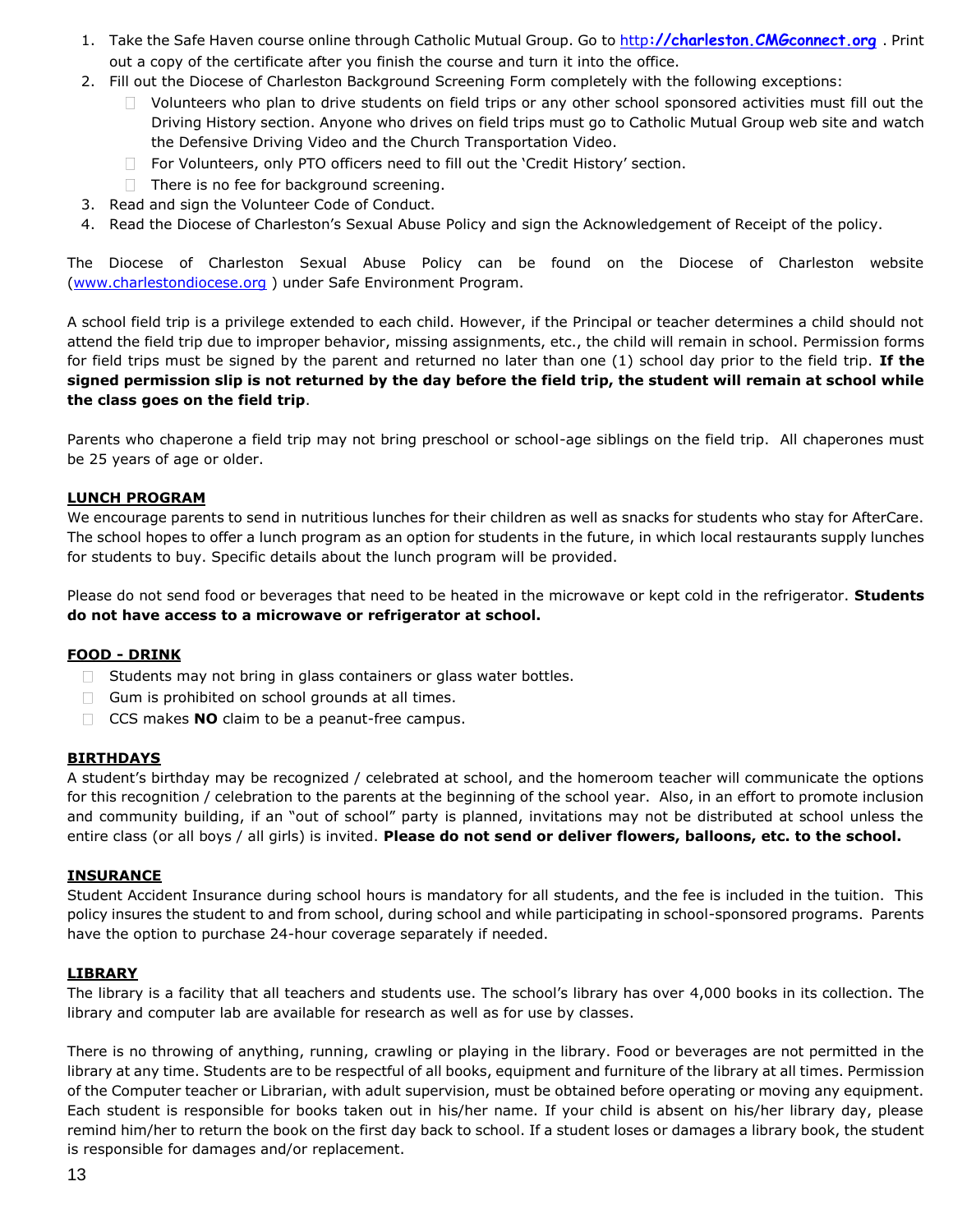# **MEDICATION POLICY**

All medication must be brought to the school office in original prescription bottles with correct dosage labels. **Medication must be in the original prescription bottle, properly labeled by a registered pharmacist, giving the child's name, and the exact dosage and time(s) to be administered.** Prescription medication and over the counter medication cannot be dispensed unless a Medication Form, approved by the Diocese of Charleston, is signed by both the parent and the physician. Students with asthma, allergies or diabetes must have their own inhaler, EpiPen or insulin at the school and they shall have immediate access to such medication as needed.

# **MEDICAL APPOINTMENTS**

Every effort should be made to schedule appointments after school hours. If a child needs to leave school before dismissal for an appointment, inform the teacher and office at least a day ahead of time.

#### **PERSONAL ITEMS**

Students must have teacher's permission before they bring any personal items from home to school; examples are toys, sports equipment, electronic games, candy, and electronic devices such as, but not limited to, cell phones, iPods, iPads, Apple Watch, radios, beepers, headsets, laser pointers, and portable computers.

Any item brought to school without the teacher's permission will be confiscated and returned to the student's parents at an appropriate time. Students who violate this policy will be subject to disciplinary action.

#### **SCHOOL PROPERTY**

With the goal of educating the child to be a well-rounded individual, respect for property is required at all times. Any willful damage done to school property will be repaired or replaced at the expense of the offender and family. Parent's cooperation is definitely needed in order to teach the child respect for school property, books, materials, furnishings, equipment, and for the building itself.

# **SOCIAL MEDIA SITES**

Engagement in social media sites such as, but not limited to, Facebook, Instagram, Twitter, Pinterest, Vine, Snapchat, Tumblr, Google+, YouTube, etc. may result in disciplinary actions if the content of the student's *or* parent's social content, such as posts, photos or videos, etc., includes defamatory comments regarding the school, the faculty, other students or the parish.

No parent should open a Facebook® account or any other social media account under the name of the school or a particular grade or organization. The only official Charleston Catholic School Facebook® page or any other CCS social media account is the one created and monitored by the Charleston Catholic School Administration and Office Staff.

#### **Social Media Postings of Student Photographs / Videos**

The Charleston Catholic School is committed to protecting the confidentiality rights of all students. The Family Education Rights and Privacy Act of 1973 (FERPA) and the Child Protection Act of 2012 (CPA) were designed to protect personally identifiable information of minors. CCS adheres to these laws in its attempt to protect the privacy rights of all students. As a result, the parents of CCS students are forbidden from posting photographs / videos taken at school sponsored events that include the images of children other than their own on their personal social media account, website, blog, etc. Such postings are a violation of our school's adherence to FERPA and CPA.

**LOCKERS**: Students in Grades 5-8 are assigned individual lockers at the beginning of the school year.No Locker decorations or shelving is allowed. The Administration reserves the right to open and inspect all student lockers.

# **STUDENT PROPERTY**

# **(IDENTIFICATION OF CLOTHING, ETC.)**

Your student's name should be marked on all clothing, uniforms, books, notebooks and book bags.

#### **TELEPHONE**

Students may use the phone in the office after receiving permission from the office staff.

#### **Cell Phones & Personal Technology**

Students are not to have a cell phone or personal technology (i.e., iPad, iPod, iTouch, Apple Watch, SMART Watch, Kindle, Nook, laptop, etc.) on campus at any time. If these items are brought to school for use after school hours (off campus),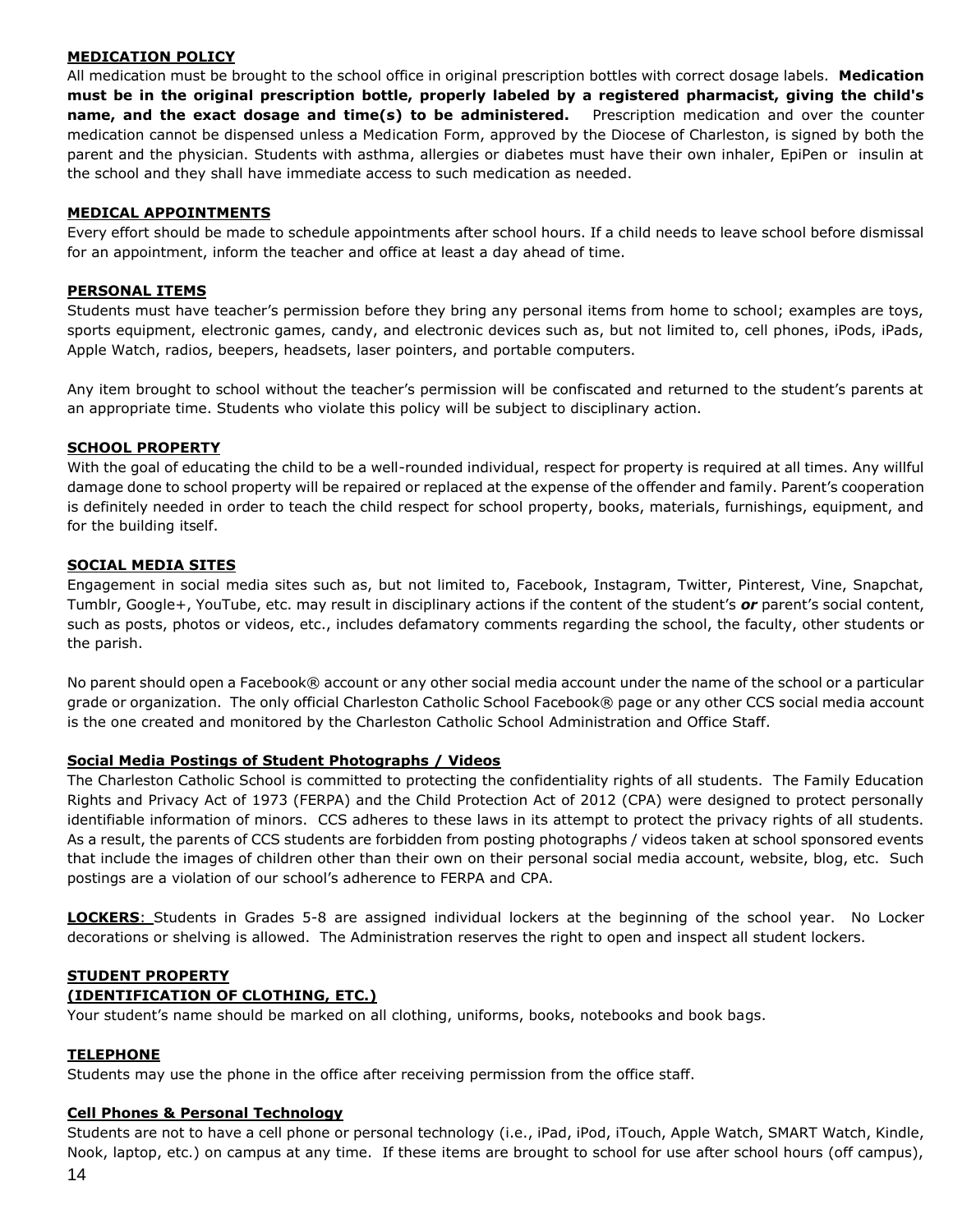then they must be turned off and kept in their backpacks.

If students are found using cell phones or personal technology on campus, the device will be confiscated and disciplinary action will occur.

First Offense: parent will be contacted to pick up the device from school office.

Second Offense: detention and parent will be contacted to pick up the device from school office.

Third Offense: detention (two days) and parent will be contacted to pick up the device from school office.

Exceptions to cell phone & personal technology policy:

- 1. School sponsored overnight trips (Beta Club state convention, Diocese state basketball tournament and 8<sup>th</sup> Grade Class Trip) – Chaperones will determine the boundaries of using cell phones and personal technology and communicate these boundaries to the students and parents.
- 2. Teacher grants permission to a student to bring a cell phone or personal technology to school for an educational purpose. Student may use the device under the teacher's supervision and then place the device in the school office until the end of the school day.

\*\*Students must have teacher's permission before they bring any personal items from home to school (examples are toys, sports equipment, electronic games, cell phones and personal technology). Any item brought to school without the teacher's permission will be confiscated.

# **TEXTING**

Students should at no time be involved in texting during the course of the school day or at school related activities. Students involved in texting at school face disciplinary action.

#### **SEXTING**

Students involved in possession or transmission of inappropriate photos on their cell phones or other electronic devices (iPads, etc.) face suspension and / or expulsion and referral to local police.

#### **TEXTBOOKS**

Textbooks are supplied to students for their use during the school year. Textbooks must be returned in good condition prior to the last day of school. Students are required to cover books to protect them from damage. Fees will be charged to students for lost or damaged books. Students may keep their consumable workbooks.

#### **WEATHER - SCHOOL CLOSING POLICY**

In case of school closings or delayed openings because of bad weather, or for any other reason, school families will be informed as soon as possible by an **emergency notice transmitted through the school's alert notification system (phone, email and text messages). The school office needs up-to-date phone numbers and email addresses in order to send families the emergency communications.**

#### **COMMUNICATIONS**

#### **COMMUNICATIONS FROM THE SCHOOL**

Weekly school-wide communications are posted on the school's website, emailed to families, and posted on the CCS Facebook page or other CCS social media accounts. In addition, when necessary, flyers, forms, and other such papers are sent home in Communication Envelope with the child in the lowest grade level. Parents are expected to review items in the envelope and return the envelope and completed forms / payment to the school office on the following day.

#### **COMMUNICATION WITH THE PRINCIPAL**

The Principal welcomes communication with parents (informally and by appointment) on school-wide issues and on individual student issues provided that initial communication has occurred with the student's teacher. With individual matters, communicating with those directly involved or affected by the situation is the best approach to resolving an issue. The Principal is available to listen, to help with problem-solving, and to take action. To make an appointment with the Principal, contact him by school telephone (843 577-4495 or 843 577-4494) during regular school office hours or send him a written communication in the form of email (fmckay@charlestoncatholic.org) or letter.

#### **COMMUNICATION WITH THE TEACHERS**

All communication between CCS families and CCS teachers should be civil, professional and respectful. Teachers are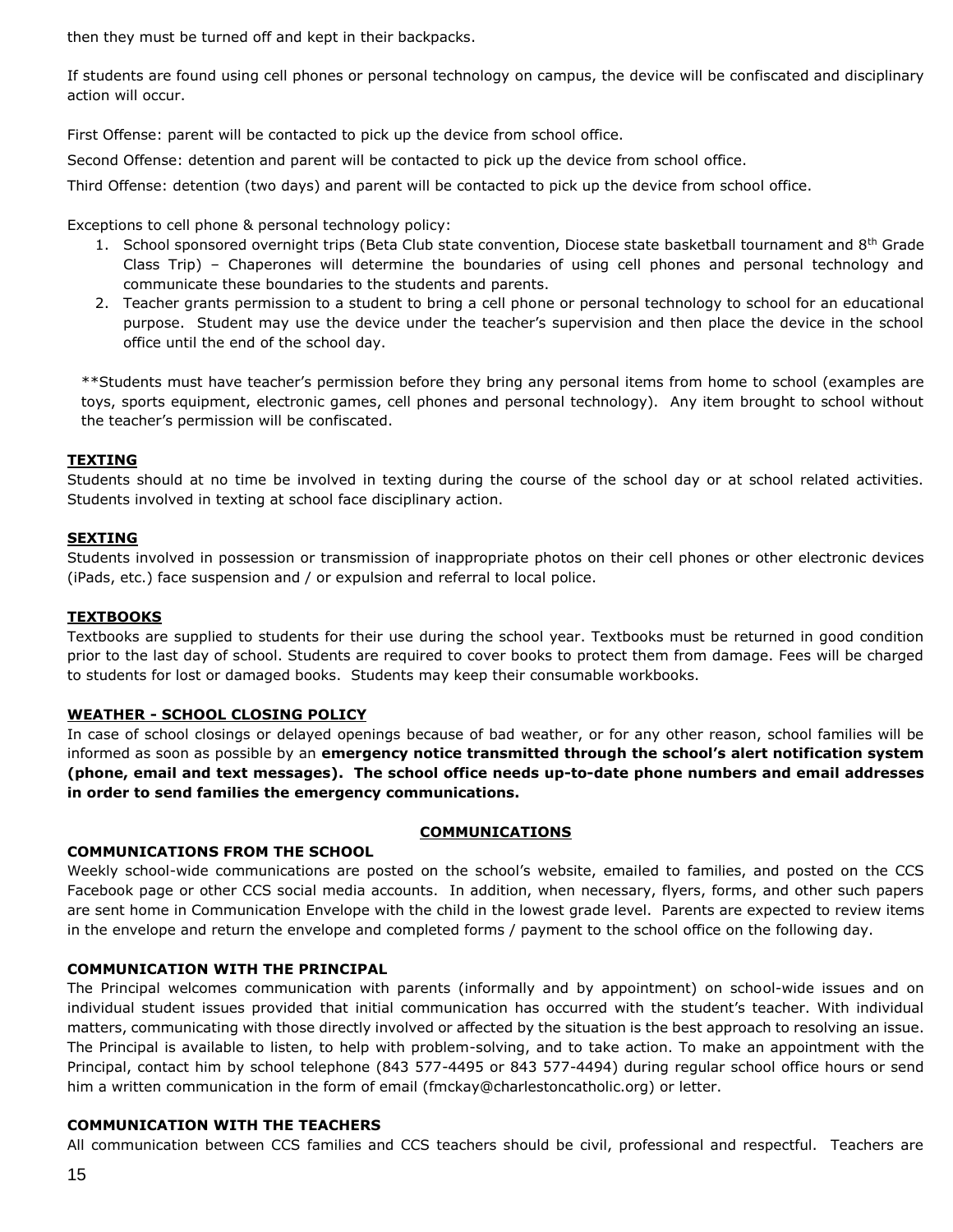professionals, and communication with teachers should be treated in a professional manner. If the school receives a communication (in person, phone call, or email) that the administration deems inappropriate, the school reserves the right to request a redirected communication or to restrict communication accordingly (this may include limiting or denying email access to teachers).

Teachers receive numerous email messages on a daily basis, and they have limited opportunities to respond to emails while they are fulfilling their instructional responsibilities. School administration directs teachers to respond to emails within 48 hours during regular work hours (Monday – Friday 7:30AM to 3:30PM). When corresponding with teachers by email, families **must** use the teacher's Charleston Catholic School email address.

If parents wish to contact teachers, please call the school phone (843 577-4495 or 843 577-4494) during regular school office hours. If a teacher is in class when you call, please leave a message and your call will be returned as soon as possible. When parents want to discuss a particular issue regarding their child, the protocol is to contact the teacher directly involved first.

Please email the school office (charlestoncatholic@charlestoncatholic.org) or call the school office (843 577-4495) to inform the school concerning your child's absence, tardiness, or early release.

# **DISCIPLINE**

# **CODE OF CONDUCT, DISCIPLINARY PROCEDURES, GUIDELINES**

As members of a Christian Community, CCS students will:

- 1. Treat others as they would like to be treated.
- 2. Show respect for their parents, teachers, school personnel, and classmates.
- 3. Perform to the best of their ability while honoring their own work and the work of others.
- 4. Develop good study habits.
- 5. Show respect for school property and the property of others.
- 6. Follow the rules of the school and home, and the laws of the state and nation.
- 7. Strive to be honest.
- 8. Use language appropriate to a Christian.
- 9. Maintain high standards of good sportsmanship.

Student discipline flows directly from the mission of The Charleston Catholic School, specifically from the provision that the school nurtures the academic, spiritual, cultural, moral and physical growth of each student. To ensure the cooperation and order required for an atmosphere of learning, the school has established certain behavior guidelines. We expect all members of the Charleston Catholic community (faculty, staff, parents and students) to contribute to this atmosphere. Students are expected to be honest and forthright when asked to be accountable for their actions and decisions. Consequences for not following the rules and guidelines have been established. The Administration is responsible for overseeing the general school order and for administering disciplinary measures when necessary.

Discussions with parents must focus **only** on their child. When there is an instance of inappropriate student behavior, administrators, teachers and staff may **only** discuss resulting disciplinary consequences with the parents of the individual student receiving the consequence and may not share disciplinary information with the parents of any other student regardless of that student's role in the underlying event.

#### **Bullying Behavior Policy**

#### Definition of Bullying

Bullying is a conscious, willful, deliberate and hostile behavior intended to harm others.

#### Forms of Bullying

Physical: Examples are hitting, kicking, inappropriate touching of private body parts, and taking personal belongings

Verbal: Examples are taunting, name-calling, and making threats

Psychological: Examples are spreading rumors, excluding someone, and manipulating social relationships

Cyber: Examples are sending insults or threats through: the use of computers by way of emails, instant messaging, or posting hateful information on websites, social networking sites such as Facebook, Twitter or blogs; the use of cell phones by phone calls or messages, text messages, or photos; the use of videos or other recordings on YouTube; the use of other electronic / technological devices.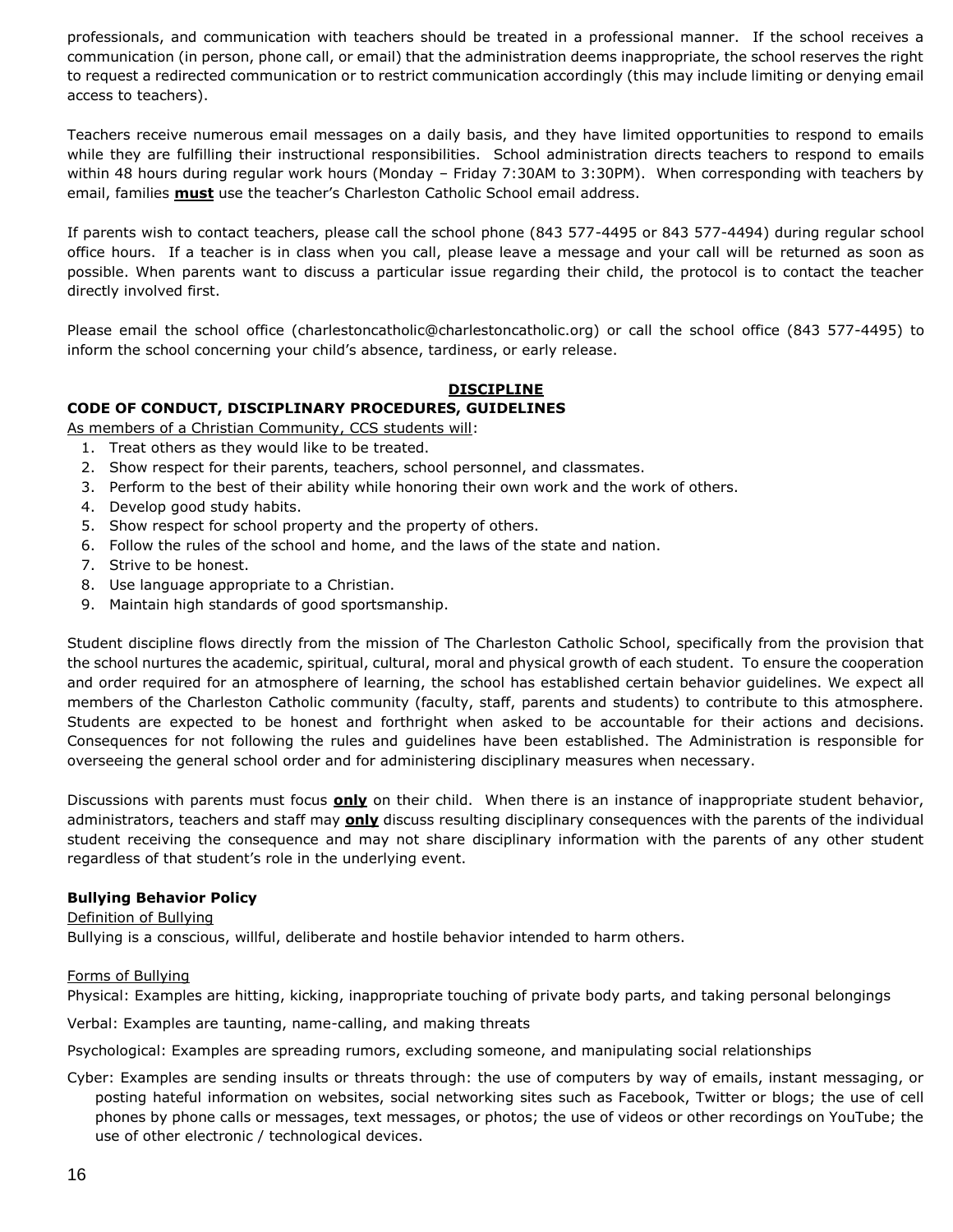# The Charleston Catholic School believes the following about bullying behavior:

- $\Box$  Bullying is a serious issue because it affects the total social environment of a school and inhibits student learning.
- $\Box$  Bullying is not an acceptable behavior for members of our school community to treat one another.
- Increasing everyone's awareness of bullying behaviors at school is important.
- $\Box$  There is tremendous leadership potential of our students and an ability to make a difference in addressing bullying here at Charleston Catholic School.

Response to Bullying Behavior by students, teachers, staff and administration

- $\Box$  All allegations of bullying will be investigated by the teachers, staff & administration.
- $\Box$  An intervention will take place whereby the alleged victims, bullies and bystanders will be addressed separately and privately.
- $\Box$  All reports of bullying will remain anonymous so as to ensure all students being willing to come forward to report incidents to CCS staff.
- $\Box$  If an allegation is proven to be true and dependent upon the nature of the allegation, the principal may take action with the bully as follows:
- $\Box$  Parent Conference and 1 day in-school suspension
- $\Box$  Parent Conference, 2 days out-of-school suspension and counseling by a licensed practitioner before the student returns to school.
- Expulsion from school

# **CONDUCT OFF CAMPUS**

Because people of the Charleston community view the conduct of CCS students as an indicator of the values that are important to our school, students are expected to conduct themselves appropriately at all times. This responsibility is present whether the students are in uniform or out of uniform and whether they are on campus or off campus. Students may face discipline consequences for their off-campus, out-of-school behavior if the inappropriate behavior results in a substantial disruption of the learning environment at school or gives a negative image of the school community. This offcampus behavior includes but is not limited to cyber-bullying and sending/posting inappropriate text messages, emails, photos or videos that are disrespectful or defamatory towards the school, faculty, other students, other families or the parish.

#### **LUNCH DETENTION**

Lunch detention is only used for being unprepared for class and/or no homework.

#### **DEMERIT SYSTEM**

**Students are issued demerits for inappropriate behavior. Behaviors are identified as minor and major. A minor offense yields one (1) demerit while a major offense yields three (3) demerits.**

The purpose of the demerit system is to help students recognize and change behavior. The faculty takes this system seriously in helping students to grow in their ability to control their behavior. All students and parents should assume this same seriousness in considering individual demerits.

Each time a demerit is assigned, parents will be notified by a demerit slip which will be given to the student and an email stating the demerit slip is being sent home. The email will not detail information related to the demerit as that information is on the demerit form. All demerit slips must be signed by a parent and should be returned the next school day to the teacher who issued the demerit. If the signed demerit form is not returned, the student will receive another demerit. In this way, there can be good communication between parents and teachers as to the needs of the students. Parents are asked to support the teacher's assessments of the student's behavior in order to present a consistent level of concern to the student. Parents should guard against defending and rescuing their child.

# **Demerits will be addressed with the following system of consequences:**

**After School Detention = three (3) demerits One (1) day suspension = nine (9) demerits Two (2) day suspension = eighteen (18) demerits Total of twenty-five (25) demerits = Expulsion from school**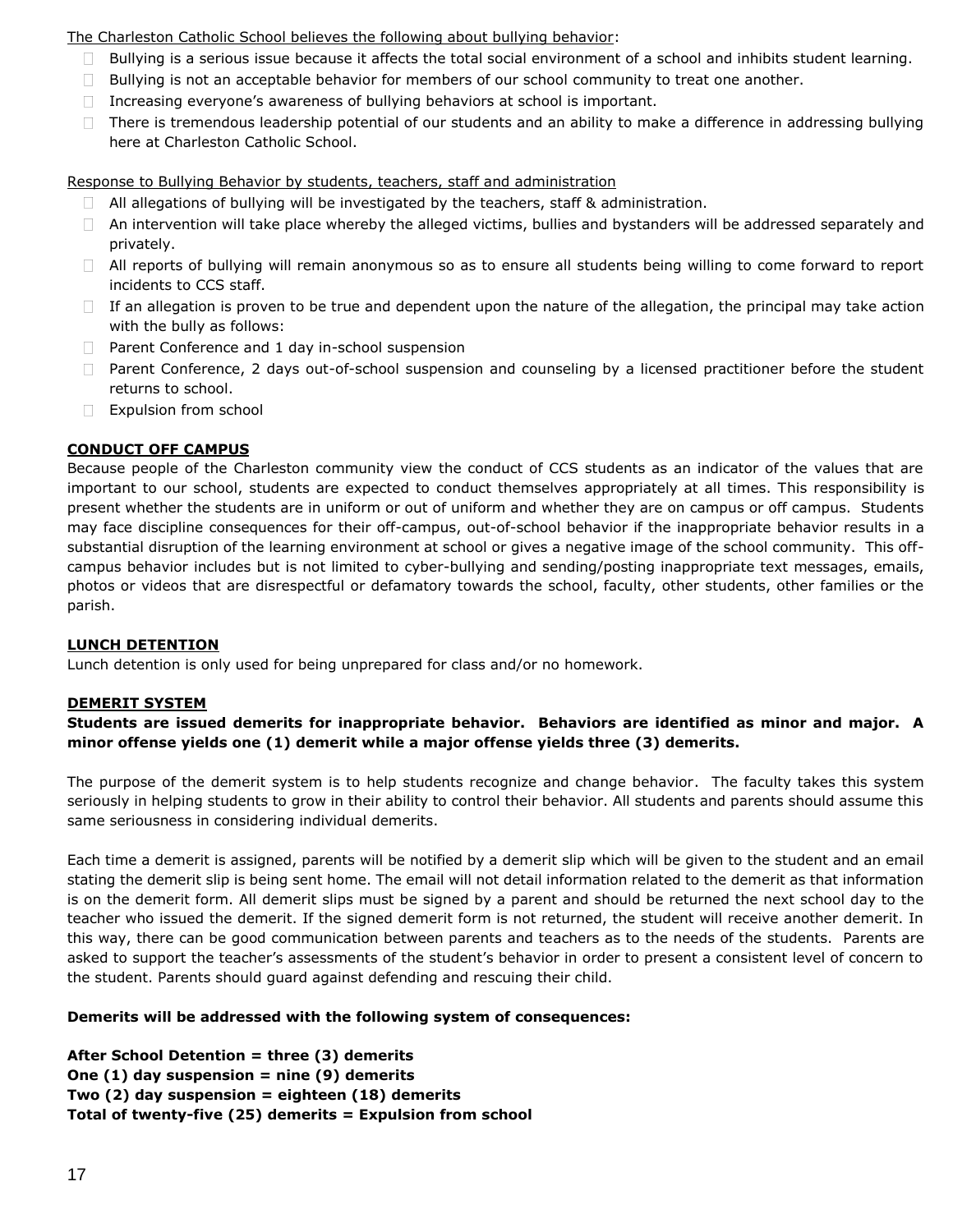Examples of minor offenses:

- $\Box$  excessive talking
- dress code violation
- demerit not returned
- $\Box$  lunch detention form not returned
- $\Box$  eating and drinking in class
- $\Box$  gum chewing
- **possession of unnecessary items in class**
- $\Box$  running or making excessive noise in the halls or lunchroom

# Examples of major offenses:

- $\Box$  disrespect for school faculty, staff, students or adult volunteer (including bullying)
- $\Box$  physical abuse or harm to a student, teacher or adult volunteer
- $\Box$  disrupting the learning process
- $\Box$  cheating, plagiarizing, copying homework
- $\Box$  lying
- $\Box$  stealing (taking money or other property)
- $\Box$  cursing, obscene language or gestures
- destroying school property
- **persistent disregard of classroom or school rules**

# **Suspension or Expulsion**

A severe offense will result in either suspension or expulsion. The length of the suspension will depend on the age of the child and the seriousness of the offense. School Administration may refer suspended students to counseling or therapy as part of the condition for students to return to school. Students are responsible, however, for all missed material while on suspension. In extreme cases a student may be expelled from school if the student's behavior poses a threat to the learning environment or the safety of the students or the staff.

There are two specific situations may call for immediate expulsion:

- $\Box$  When the moral or physical well-being of the student body or faculty is endangered
- $\Box$  When there is any positive promotion against religion or faith

Examples of severe offenses that would result in suspension or expulsion are:

- $\Box$  possession of a weapon
- act of violence or aggravated physical assault of student or staff
- $\Box$ possession, use or sale of illegal drugs, alcohol or tobacco
- $\Box$  repeated acts of bullying (any form listed above) and/or severity of the bullying behavior

# **SUBSTANCE ABUSE POLICY**

The Charleston Catholic School is dedicated to the growth and development of its student body. The aim of the faculty is to foster the spiritual, intellectual, emotional and physical growth of our students. Substance Abuse - the misuse of drugs (alcohol, illegal drugs, prescription and over-the-counter drugs) is harmful to the student and jeopardizes his/her physical, mental and spiritual health as well as the student's academic achievement.

Substance abuse not only harms the individual, but also may have detrimental social effects. Out of concern for the individual student and the entire school community and in view of the seriousness of substance abuse itself, policies #1- 3 have been formulated:

(1) Students obviously under the influence of drugs/alcohol while at school or at any school function, including any school sponsored activity on or off campus will be referred to the principal who will contact the parents. The principal may take appropriate disciplinary action, including suspension or expulsion, and if warranted, the student may be referred to a counseling service in the community.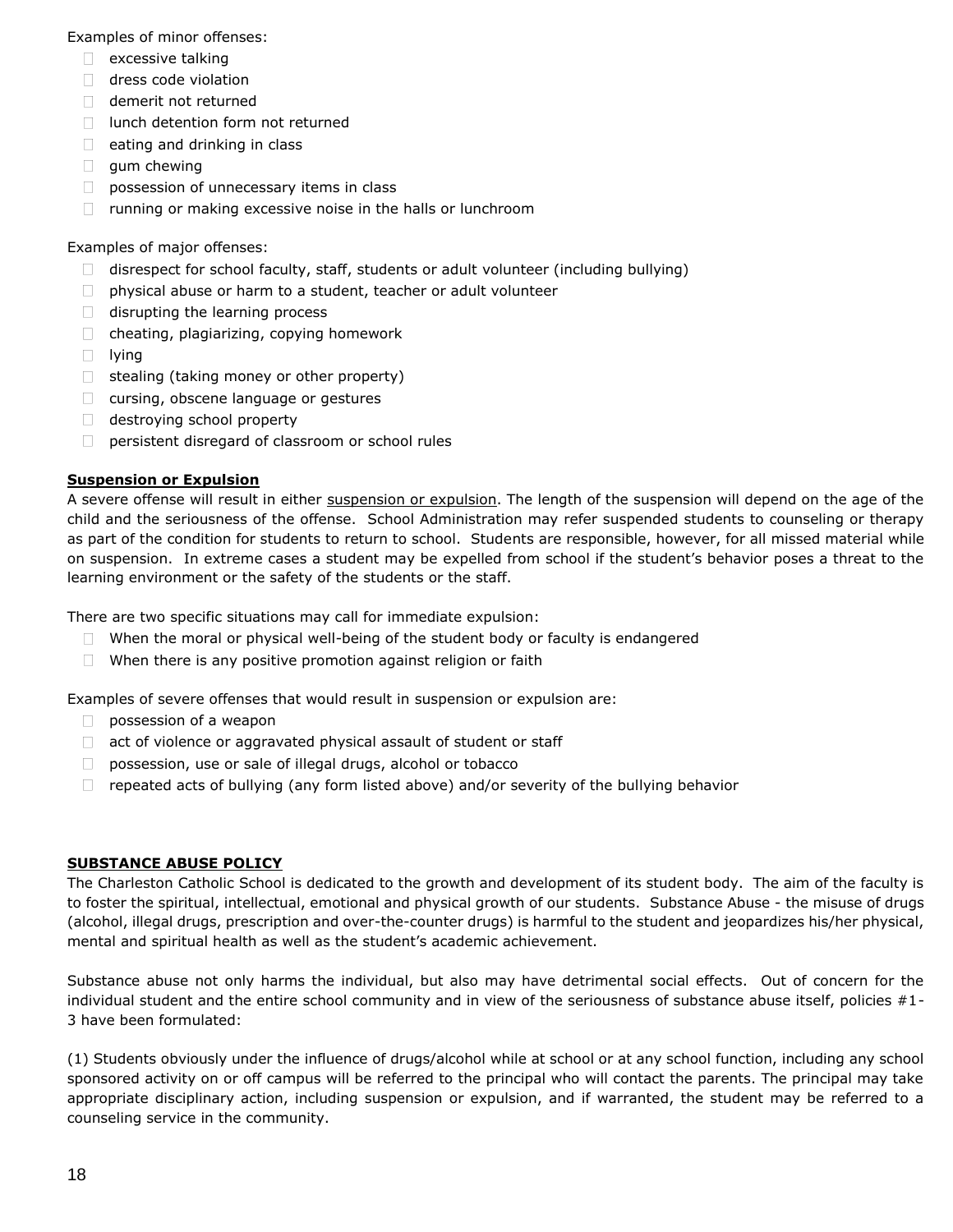(2) Students in the possession of illicit drugs or alcohol on school property or at any school function will be reported to the principal. The student will receive school disciplinary action of suspension or expulsion and may be referred to an appropriate drug/alcohol counseling service in the community. Parents will be notified and legal authorities may be contacted.

(3) Students suspected of distributing drugs on campus or off-campus to other Charleston Catholic School students will be expelled, and the appropriate law enforcement agency will be notified.

#### **STUDENT DUE PROCESS**

A student may appeal a decision regarding suspension or expulsion to the Diocese of Charleston, as follows. An appeal may be made within three school days to the pastor, who will make the final decision or elect to refer it an arbitration committee, which will hold a hearing regarding the matter. Following the hearing, the arbitration committee will make a recommendation to the pastor regarding the decision.

#### **DRESS CODE**

#### **EXPECTATIONS**

Uniforms are mandatory at The Charleston Catholic School: they reflect the high standards and values of our school. Uniforms show unity in school spirit. Therefore, non-compliance with the dress code is viewed as disruptive and also as a disregard in the "esprit de corps" of the school. Repetitive or serious violations of the dress code will be handled by the administration.

All students are expected to dress and groom themselves neatly and to wear uniform clothing that is in good condition, clean and fit. Uniform shirts must be tucked in at all times. Uniform clothing in disrepair is not permitted. No perfume or cologne is allowed. The school administration reserves the right to indicate certain clothing/items that may be deemed as inappropriate.

# **Lands' End and Read's Uniforms are the authorized vendors used to purchase school uniforms for The Charleston Catholic School.**

# **BOYS**

#### **Grades K4 and K5**

- Navy pants with elastic waist (not sweatpants)
- Navy walking shorts with elastic waist
- White knit collared (polo) shirt with school logo
- NO belts

# **Summer Uniform (First and Fourth Quarters)**

- Uniform navy walking shorts (optional)
- Uniform navy pants
- White knit collared (polo) shirt with school logo

#### **Winter Uniform (Second and Third Quarters)**

- Uniform navy pants
- Uniform white dress shirt (upper school)
- Uniform white polo shirt with school logo (lower school)
- Ties or Bowties (upper school only)
- Uniform red school sweatshirt, fleece or jacket
- Uniform red "hoodies" for grades 6-8 only

#### **Dress Code rules at all times**

- Navy, black, red or white crew socks (no Peds). Regular socks must be at least two inches above top of shoes.
- Under-shirts, if worn, must be plain white t-shirts (no logos, pictures or writing)
- Earrings and any other body piercing or tattoos are not permitted.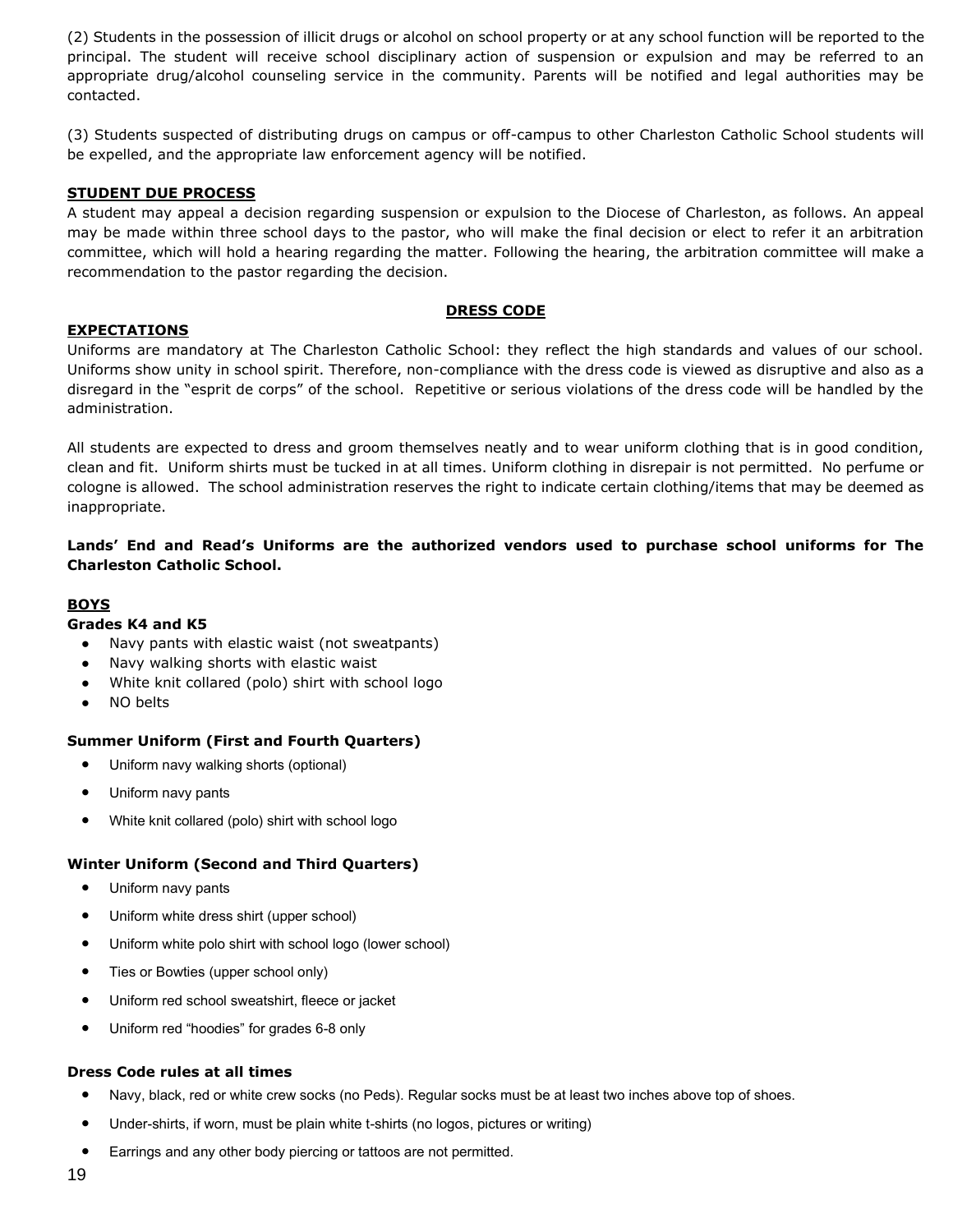- Only one religious medal on gold or silver chain is acceptable item and must be worn under the shirt.
- Unauthorized accessories such as necklaces and bracelets are not acceptable.
- Hair: **traditional cut**, over the ear, off the neck, may not touch shirt collar, and must not extend into eyebrow when combed down. Nothing extreme (i.e. Mohawk, shaved on one side, spiked or colored).
- Grades  $3 8$ , pants and walking shorts must be worn with solid black or brown belts.
- Black or brown dress shoes, or tennis shoes (any color). No wheelies on shoes.

#### **Mass Day (Wednesday)**

- Upper School uniform navy pants, uniform white dress shirts and ties or bowties
- Lower School uniform navy pants and uniform white polo shirt with school logo (or white dress shirt)

#### **GIRLS**

# **Summer Uniform (First and Fourth Quarters)**

- Uniform knee-length navy walking shorts or skorts
- Plaid Jumper (Lower school) or Plaid Skirt (Upper school)
- White knit polo shirts with school logo or white blouse with peter pan collar

# **Winter Uniform (Second and Third Quarters)**

- Plaid Jumper (Lower school) or Plaid Skirt (Upper school). Hem must come to top of knee.
- White blouse with peter pan collar, short or long sleeves. Blouse must be tucked in at all times.
- Uniform red school cardigan, sweatshirt, fleece or jacket.
- Uniform red sweater vest (upper school only)
- Uniform red "hoodies" for grades 6-8 only

#### **Dress Code rules at all times**

- White or beige undershirt or bras only (no patterns or colors)
- Navy, black, red or white crew socks (no Peds), or black, navy, red or white tights. Regular socks must be at least two inches above top of shoes.
- Hair: traditional, classic cuts or length. Nothing extreme (i.e. shaved on one side, spiked or colored). Accessories are allowed as long as they are not distracting to the teaching and learning environment or the reverent environment in church or at communal prayer. Any hair accessory deemed inappropriate by the faculty, staff or administration will need to be removed.
- Make-up of any kind is not permitted.
- Jewelry may only include one ring, a religious medal on either gold or silver chain, or one pair of non-dangling earrings. Any other body piercing or tattoos are not permitted.
- Fake nails or nail polish are not acceptable.
- Black or brown dress shoes, or tennis shoes (any color). Open-toe or open-back shoes are not permitted.
- Black or brown boots (flat heel and below the knee) may be worn with winter uniforms only. Boots must be worn with tights.
- No wedge or high heeled shoes at any time.

#### **Mass Day (Wednesday)**

- Plaid Jumper (Lower school) or Plaid Skirt (Upper school)
- Uniform white blouses
- Uniform red sweater vest must be worn on Mass days (Upper school only)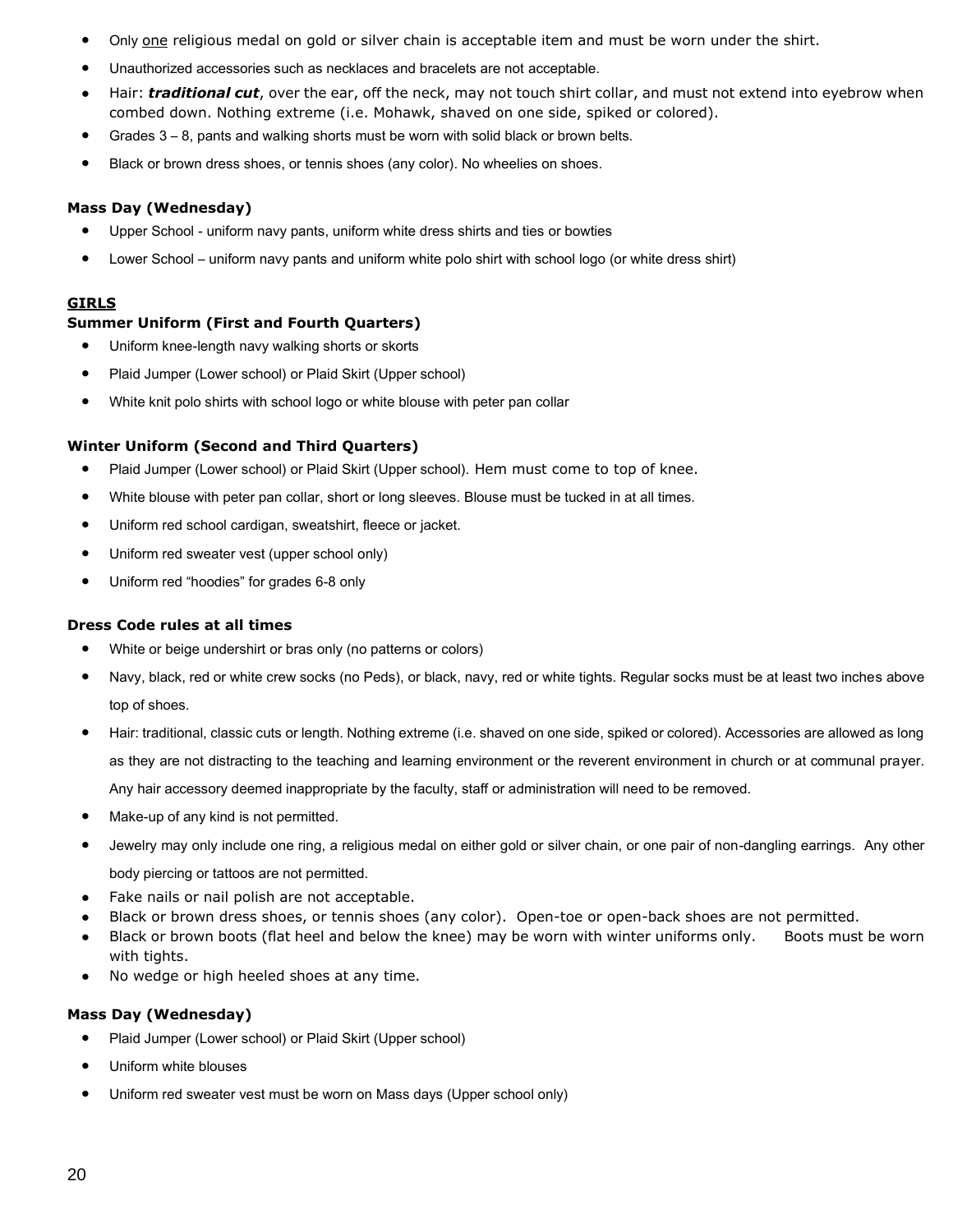# **OUTERWEAR for Boys & Girls**

Uniform sweatshirts, fleeces, jackets and other approved outerwear sold through Lands' End are permitted. Students wearing non-approved outerwear to school must remove it upon arrival to homeroom.

# **PHYSICAL EDUCATION UNIFORM FOR ALL STUDENTS - GRADES K4 - 8**

Physical Education uniform must be worn for Physical Education class days

Official school T-shirt with logo and/or sweatshirt with logo Official school red shorts with logo or plain red or black sweatpants

# **TAG DAY (OUT OF UNIFORM) GUIDELINES**

Students are allowed to wear non-uniform clothing on designated TAG days.

#### **Students may wear:**

\*Shirts / blouses / tops that cover entire shoulder and midsection

\*Jeans (no holes, tears, or loose threading)

- \* Shorts with a 7" inseam or greater may be worn
	- \* Skirts, skorts or shorts measuring 4" above the knee may be worn
- \* Sweatshirts
- \*Jogging suits
- \*Nail polish
- \*Jewelry
- \*Dresses
- \*Slacks

#### **Students may not wear:**

- \*flip-flop sandals
- \*open back shoes
- \*tank tops
- \*T-shirts with inappropriate writing, pictures, symbols or logos
- \*spaghetti straps, camisoles or halter tops
- \*tennis shoes that convert to roller skates
- \*biker shorts
- \*pajama pants (unless the TAG Day specifies pajama wear is allowed)
- \*yoga pants
- \*leggings worn as pants leggings must be worn with a dress or skirt
- \* skinny jeans
- \*make-up
- \*low cut blouses/tops
- \*clothing that is extremely tight
- \*hats

#### **Good Rule: If you think you shouldn't wear it, you shouldn't.**

#### **VOLUNTEERS**

#### **SCHOOL ADVISORY COUNCIL**

The Charleston Catholic School is served by an Advisory Council. Membership is by appointment of the pastors of each of the Peninsula Parishes. Advisory Council meetings are held regularly and meeting dates are communicated to the school community. A request to speak at the School Advisory Council meeting should be presented in writing to the principal a week prior to the scheduled meeting so that the topic may be added to the agenda. Attendance at the meetings is available to parents and parishioners of the Peninsula Catholic Churches unless the council is meeting in executive session.

#### **PARENT – TEACHER ORGANIZATION (PTO)**

The PTO is an organization that supports the policies and programs of the school. All school families, teachers and staff are members and expected to attend meetings. The PTO organizes many activities for school families and helps to raise money for the school. PTO meeting dates and events are communicated to the school community.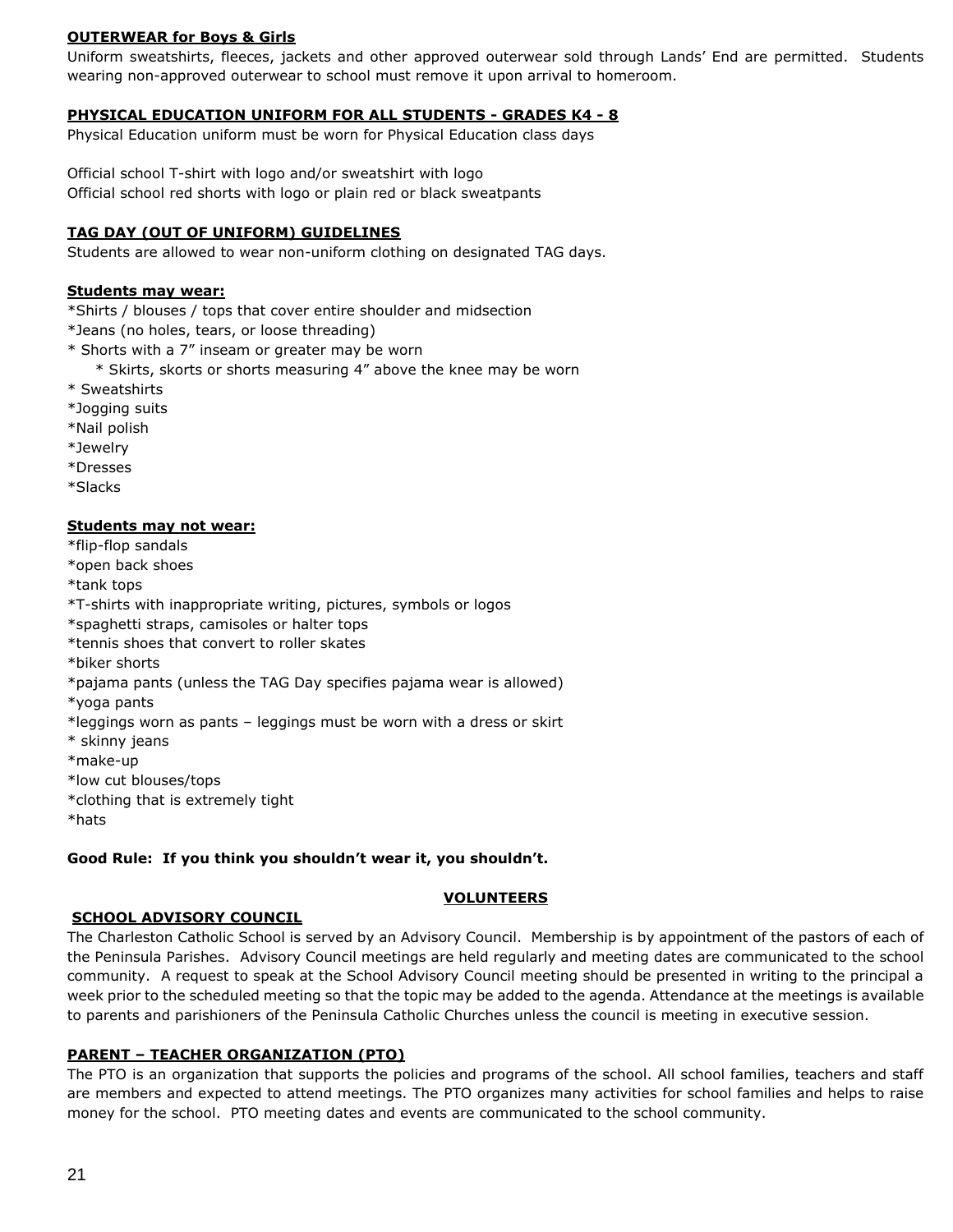#### **ANNUAL FUND CAMPAIGN and SCHOOL FUNDRAISING**

The Annual Fund Campaign and School Fundraising help supplement The Charleston Catholic School. All school families, teachers and staff are asked to participate in these fundraising events in the manner that they are able.

# **VOLUNTEERS, VISITORS & GUESTS**

A school can only be as successful as its volunteers. Recognizing the value of parental involvement, it is school policy to utilize the help of parents in as many areas of the school program as possible. In order that our school community might benefit from the time and talents of all its families, each school family (parents or grandparents) is asked to volunteer. Opportunities for service include homeroom parents, field trip chaperones, coaches and other services as needs arise. We are grateful to anyone who can donate time and energy to our school. Additionally, for safety reasons, younger siblings or young children should not accompany volunteers working at the school.

**No parent may take a child out of the classroom unless he/she has permission from the school office. Parents must sign children out if they are taking them out of the school before the end of the school day.** 

# **SAFE ENVIRONMENT**

**For the safety of our children, all persons helping in the school (driving for field trips, coaching athletic teams, helping in the classrooms, helping with lunch, homeroom parents, etc.) must do the following:**

- 1. Take the Safe Haven course online through Catholic Mutual. Go to **[http://charleston.CMGconnect.org](http://charleston.cmgconnect.org/) .** Print a copy of the certificate after you complete the course and turn it into the office.
- 2. Fill out the Diocese of Charleston Background Screening Form completely with the following exceptions:
	- Volunteers who plan to drive students on field trips or any other school sponsored activities must fill out the 'Driving History'

section. Anyone who drives on field trips must watch 2 videos on Catholic Mutual web site: Defensive Driving Video and Church Transportation Video

- For Volunteers, only PTO officers need to fill out the 'Credit History' section.
- There is no fee for background screening.
- 3. Read and sign the Volunteer Code of Conduct.
- 4. Read the Diocese of Charleston's Sexual Abuse Policy and sign the Acknowledgement of Receipt of the policy.

The Diocese of Charleston Sexual Abuse Policy can be found on the Diocese of Charleston website [\(www.charlestondiocese.org\)](http://www.charlestondiocese.org/) under Child Protection Services. Return all completed forms to the school office.

# **Sex Offender Registry Policy**

In our ongoing effort to provide a safe environment for our children please be advised that any parent/guardian known to a diocesan or parish school who is a parent or guardian of a child who is enrolled at one of our schools and is listed on a sex offender registry is required to sign an agreement restricting that individual's access to our campus. A list of those sex offenders, known to the school, whose child is enrolled, may be reviewed at the school office during normal school hours.

| STATE OF SOUTH CAROLINA |  |
|-------------------------|--|
| AGREEMENT OF COUNTY OF  |  |
| REGISTERED SEX OFFENDER |  |

| WHEREAS,                                                                   | is listed on a government issued |
|----------------------------------------------------------------------------|----------------------------------|
| sex offender registry, and is hereinafter referred to as "Registrant"; and |                                  |
| is the spouse of Registrant, hereinafter referred to as "Spouse".          |                                  |

WHEREAS, the Registrant is the parent/guardian of a child/children who is/are enrolled at , hereinafter referred to as "School";

WHEREAS, the Registrant acknowledges that the School is private property and he/she has no unrestricted right to enter on its premises as a parent. However, the Registrant agrees and understands that he/she may be allowed the limited privilege of coming onto specific locations on the school property and in the school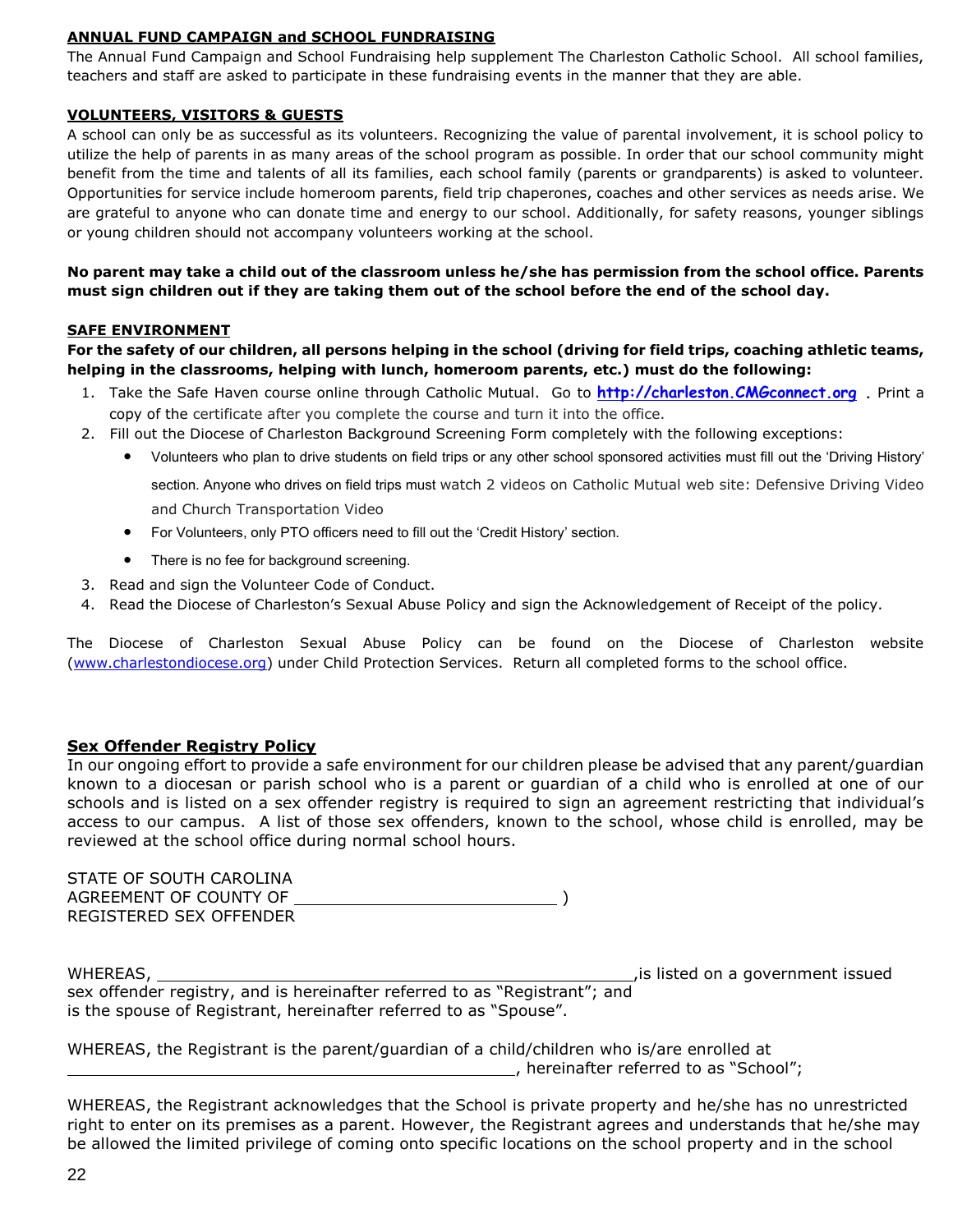buildings so long as he/she restricts their presence and actions as set forth herein.

NOW THEREFORE, for and in consideration of the mutual and several binding promises, covenants and undertakings herein contained which is hereby acknowledged, the Registrant, the Spouse of the Registrant, and the School do hereby acknowledge full satisfaction with regard to the terms and conditions hereof, and do hereby freely and voluntarily covenant and agree as follows:

- 1. The Registrant shall not hold any position, title, or office related to School or engage in any activity which may place the Registrant in contact with children other than the Registrant's own child(ren). This restriction includes participation in any ministry, activity or groups involving youths.
- 10. The name of the Registrant will be included on a list maintained by the School of all individuals known to the School who are named in a sex offender list and whose child(ren) attends the School. The list, along with the Registrant's signed agreement, will be made available to any parent/guardian of a child(ren) who is a student at the School, who requests access during normal School office hours.
- 11. The Registrant will not participate in any mentor program sponsored by the School.
- 12. The Registrant is excused from any obligation in the event that the School requires service hours of the Registrant as a result of the Registrant's association with the School.
- 13. The Registrant will not appear on the School campus or parish grounds unless accompanied by another adult who is aware of the Registrant's status, and who has been previously approved by the Principal or Pastor to serve as a supervisor. While present on a School campus or parish grounds, the Registrant will use only restrooms designated by the School Principal, in the accompaniment of the supervisor, and shall never be allowed to be alone with a child or children.
- 14. The Registrant while on the School campus must also make his/her presence known to the School Principal or designee upon entering the campus property. Only a member of the School administration or faculty may be Registrant's designated chaperon.
- 15. The Registrant further agrees and understands that he/she is allowed the limited privilege of access to specific locations on the School property and in the School buildings, pertaining to Registrant's child/children, as set forth herein.
- 16. The Registrant may participate in the designated car line to drop off and pick-up his/her child(ren); however at all times he/she will remain in his/her vehicle. He/she will not leave his/her vehicle, unless specifically authorized by the School administration, and in that event he/she may only go to the front office by using the main walkway and entering through the School's front office. Under no circumstances will the Registrant offer or provide transportation for any other children, or initiate conversations with any children.
- 17. The Registrant will be permitted to attend those events which involve his/her child (ren) or in which his/her child(ren) is/are a participant designated by the Principal such as parent-teacher conferences, performances and/or athletic events in which parents are otherwise ordinarily involved.
- 18. The Registrant further agrees and understands that the failure of the Registrant to strictly abide by the terms of the Agreement will cause the Agreement to immediately be declared null and void by the Pastor or the Principal by direct oral communication and subsequent written verification.

This Agreement will remain in effect for the 20\_\_\_\_\_ -20\_\_\_\_ school year unless earlier revoked. It may be renewed for each successive school year upon the discretion of the Principal or Pastor and, if there has not been any breach of the Agreement. Any modification shall be in writing as circumstances dictate.

- 19. This Agreement supersedes any other Agreement reached between the Registrant and School. Any restriction by Federal, State or local law regarding a sex offender's access to children or their presence on a school campus shall supersede any term or condition contained herein.
- 20. The Pastor or Principal may disseminate this agreement to any member of the School faculty or staff as deemed appropriate by the Pastor or the Principal.
- 21. The Registrant and spouse hereby acknowledge receipt of a copy of this Agreement and understands and accept the terms of this Agreement as evidenced by their signatures below.

|           | day of<br>South Carolina.                                                                                                                                                                                                      |
|-----------|--------------------------------------------------------------------------------------------------------------------------------------------------------------------------------------------------------------------------------|
| Pastor    |                                                                                                                                                                                                                                |
| Principal | Spouse of Registrant Management Contains a series of the series of the series of the series of the series of the series of the series of the series of the series of the series of the series of the series of the series of t |